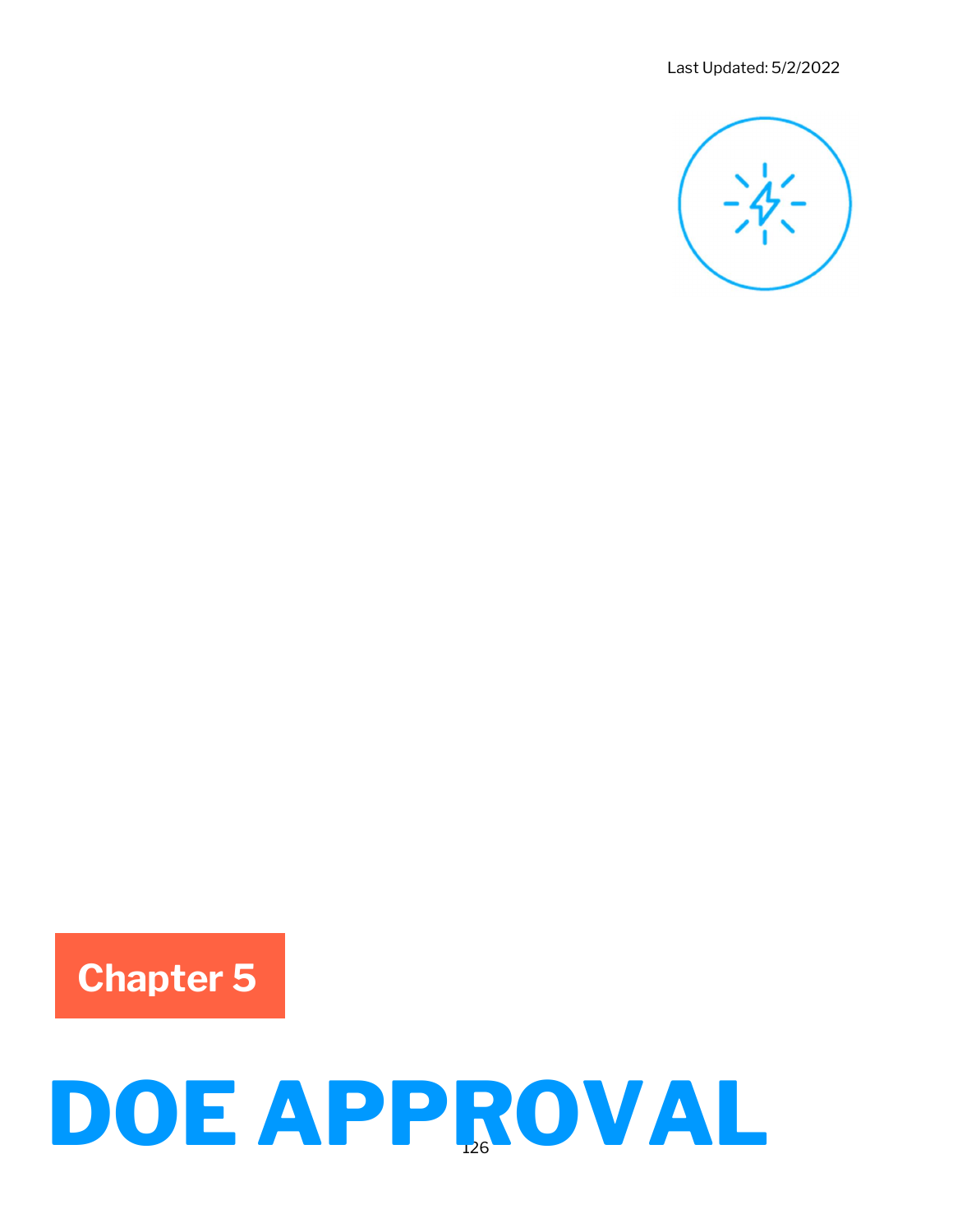# CHAPTER FIVE: FEDERAL DOE AUTHORIZATION

# **Background**

# What is DOE's role in authorizing the export of LNG?

As of January 2022, the U.S. Department of Energy (DOE)'s role in the LNG permitting process is largely one of a rubber stamp.<sup>468</sup> DOE is responsible for authorizing the actual export or import of gas with the powers it has from the Natural Gas Act, 15 U.S.C. § 717 et seq.<sup>469</sup> Note that this is different from the NGA powers of FERC, which has "the exclusive authority to approve or deny an application for the siting, construction, expansion, or operation of an LNG terminal" located onshore or in nearshore waters.<sup>470</sup> Another way to think about it is that FERC approves the infrastructure, but DOE approves the export of the commodity.

In deciding whether to authorize the export of gas, DOE only has discretion when it comes to authorizing exports to countries that do not have a free-trade agreement with the United States requiring national treatment in gas (non-FTA countries).<sup>471</sup> For such non-FTA countries, DOE conducts a "public interest review" and authorizes the export unless the export would not be consistent with "the public interest," a term not defined in the regulations. This is not a very substantive review in practice; DOE relies on studies and assumptions that make the authorization almost a foregone conclusion. Even NEPA provides little influence on DOE's analysis—in fact, under the Trump Administration, DOE concluded that most applications for export are categorically excluded

The first question to ask when challenging a DOE application is:

# "WHERE IS THE GAS GOING?"

If it's going to a free-trade-agreement country: no public interest review; project is "deemed" to be in the public interest. Do not expect to gain traction here.

If it's not: public interest review required. This is the slightly more fertile ground for advocacy.

from needing a NEPA analysis at all; it remains unclear whether this will change under the Biden Administration. For the other applications and for purposes of satisfying the public-interest review,

<sup>468</sup> In 2013, DOE wrote a very candid series of answers assuaging Alaska Senator Lisa Murkowski's fears that DOE had a propensity to, or would, block applications to import or export gas or start modifying or rescinding authorizations once granted. Ltr. From Paula A. Gant (Deputy Assistant Secretary, Office of Oil and Natural Gas) to Senator Murkowski. (Oct. 17, 2013) https://www.energy.senate.gov/services/files/9E99E412-CE05-449D-8893-DC8D64C32D02. DOE reassured her that it had "no record of having vacated or rescinded an authorization to import or export natural gas over the objections of the authorization holder" and that it "would not rescind a previously granted authorization except in the event of extraordinary circumstances." Id. at 1-3. Little appears to have changed at the DOE since.

<sup>469</sup> The NGA can be confusing, because the powers it grants are to the now-defunct Federal Power Commission (FPC). Now, DOE and FERC split the NGA powers in the following manner: When the FPC was abolished, DOE inherited some of the FPC's NGA powers. DOE then delegated a portion of these powers to FERC (e.g., NGA section 3's responsibilities for permitting the infrastructure of export/import terminals) and a portion to an internal DOE office: the Assistant Secretary of Energy for Fossil Energy (FE) (e.g., NGA section 3's responsibilities for permitting the export/import of the commodity). See Sierra Club v. Fed. Energy Regulatory Comm'n, 827 F.3d 59, 63 (D.C. Cir. 2016) (citing Dep't of Energy, Redelegation Order No. 00-006.02, § 1.3(A) (Nov. 17, 2014)); See also Dep't of Energy, Delegation Order No. 00-004.00A, § 1.21(A) (May 16, 2006); 42 U.S.C. § 7172(f); Department of Energy Organization Act, §§ 301(b), 401(a), 402(a), Pub. L. No. 95-91, 91 Stat. 565, 578, 582-84 (codified at 42 U.S.C. §§ 7151(b), 7171(a), 7172(a)).

<sup>470</sup> 15 U.S.C. § 717b(e)(1). DOE delegated to FERC the authority under Natural Gas Act § 3(e), 15 U.S.C. § 717b(e), to license LNG terminals. Also see 42 U.S.C. § 7172(e) and DOE Delegation Order No. 0204-112, 49 Fed. Reg. 6684, 6690 (Feb. 22, 1984). <sup>471</sup> As of January 2022, there are less than two dozen countries with which the United States has free trade agreements that receive preferential treatment under the NGA: Australia, Bahrain, Canada, Chile, Colombia, Costa Rica, Dominican Republic, El Salvador, Guatemala, Honduras, Jordan, Korea, Mexico, Morocco, Nicaragua, Oman, Panama, Peru, and Singapore. See https://www.energy.gov/fecm/how-obtain-authorization-import-andor-export-natural-gas-and-lng. For all FTA countries, see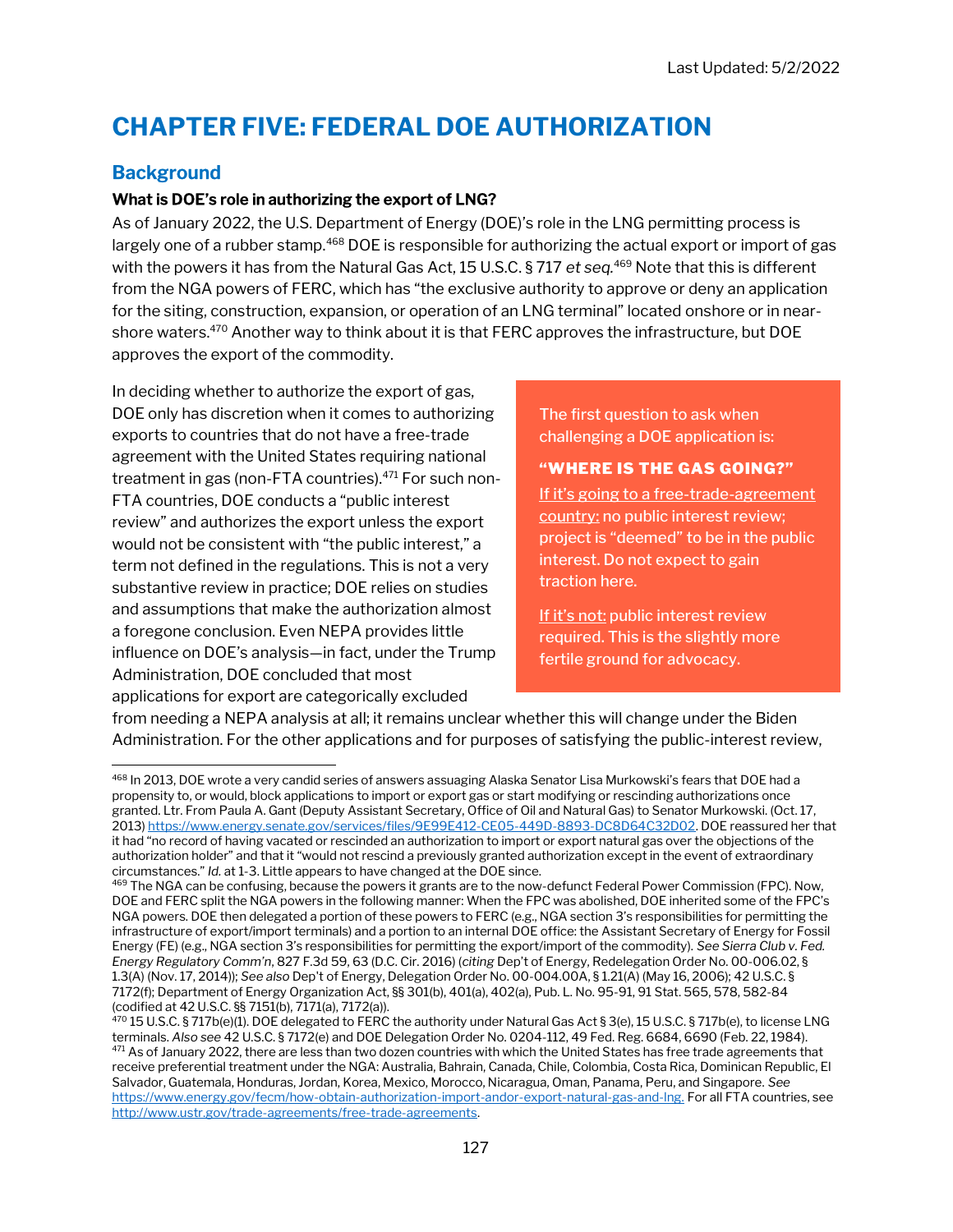DOE simply cites to FERC's NEPA analysis, but it has little substantive effect on DOE's ultimate decision—which invariably is to authorize export of the gas. (for more details on FERC's NEPA review, see Chapter 4 Sections B.2–B.7). And for exports to countries with gas free-trade agreements with the United States (FTA countries), DOE must approve those applications "without modification or delay"—in other words, with no public-interest review at all.

# Who is DOE and what are the relevant offices involved in authorizing LNG exports?

The Department of Energy is the vast federal agency concerned with energy and safety in handling nuclear material. Its mission is "is to ensure America's security and prosperity by addressing its energy, environmental and nuclear challenges through transformative science and technology solutions."<sup>472</sup> DOE and its numerous offices are led by political appointees hired and fired by the current presidential administration; because of this, DOE is more responsive to the political desires of an administration than FERC, whose Commissioners cannot be fired at will.<sup>473</sup>



One of the many offices within the DOE is the newly renamed Office of The Assistant Secretary for Fossil Energy and Carbon Management ("FECM"), which oversees export and import authorizations of liquefied gas. The Assistant Secretary of this office has ultimate decision-making authority on the applications for export and import authorization.<sup>474</sup>

Within the FECM is the Office of Regulation, Analysis, and Engagement.<sup>475</sup> The Division of Natural Gas Regulation, which is housed in the Office of Regulation, Analysis, and Engagement, contains the staff that is responsible for processing LNG export authorizations.<sup>476</sup> The organizational chart for the FECM as of November 3, 2021 is shown here: 477

# TERMINOLOGY NOTE:

This guide refers to "DOE" as the entity authorizing exports and imports of gas (as opposed to "DOE/FE," "FE" or "FECM"). This matches DOE's usual terminology; however, some government documents and applications may not follow this convention. Don't be intimidated by the different acronyms; it is the same process.

<sup>473</sup> Of course, FERC Commissioners are not completely immune to presidential influence or opinion. For example, in 2020, then-chairman Neil Chatterjee was abruptly demoted after supporting climate-friendly policies. Gearino, Dan. "Trump Demoted FERC Chairman Chatterjee After He Expressed Support for Carbon Pricing." Inside Climate News. (Nov. 6, 2020). https://insideclimatenews.org/news/06112020/trump-ferc-chairman-neil-chatterjee/. Chatterjee continued as a commissioner and the other Republican appointee, James Danly, was prompted in his place. Id.

475 "Our Organization and Employees." FECM. https://www.energy.gov/fecm/our-organization-and-employees. <sup>476</sup> Division of Natural Gas Regulation. FECM. https://www.energy.gov/fecm/division-natural-gas-regulation. For the staff contact information, see "Staff Listing - Office of Regulation, Analysis, and Engagement" https://www.energy.gov/fecm/stafflisting-office-regulation-analysis-and-engagement.

<sup>472 &</sup>quot;Mission." DOE. https://www.energy.gov/mission.

 $474$  Unless a different employee is delegated this authority, for example when the position of assistant secretary is vacant. 10 C.F.R. § 590.102(a).

<sup>477 &</sup>quot;Our Organization and Employees." FECM. https://www.energy.gov/fecm/our-organization-and-employees. As of December 2021, the position of Assistant Secretary was still vacant; the Biden Administration's nominee Brad Crabtree was still in the confirmation process. See "President Biden Announces Two Key Nominations." The White House. (Sept. 2, 2021) https://www.whitehouse.gov/briefing-room/statements-releases/2021/09/02/president-biden-announces-two-keynominations/.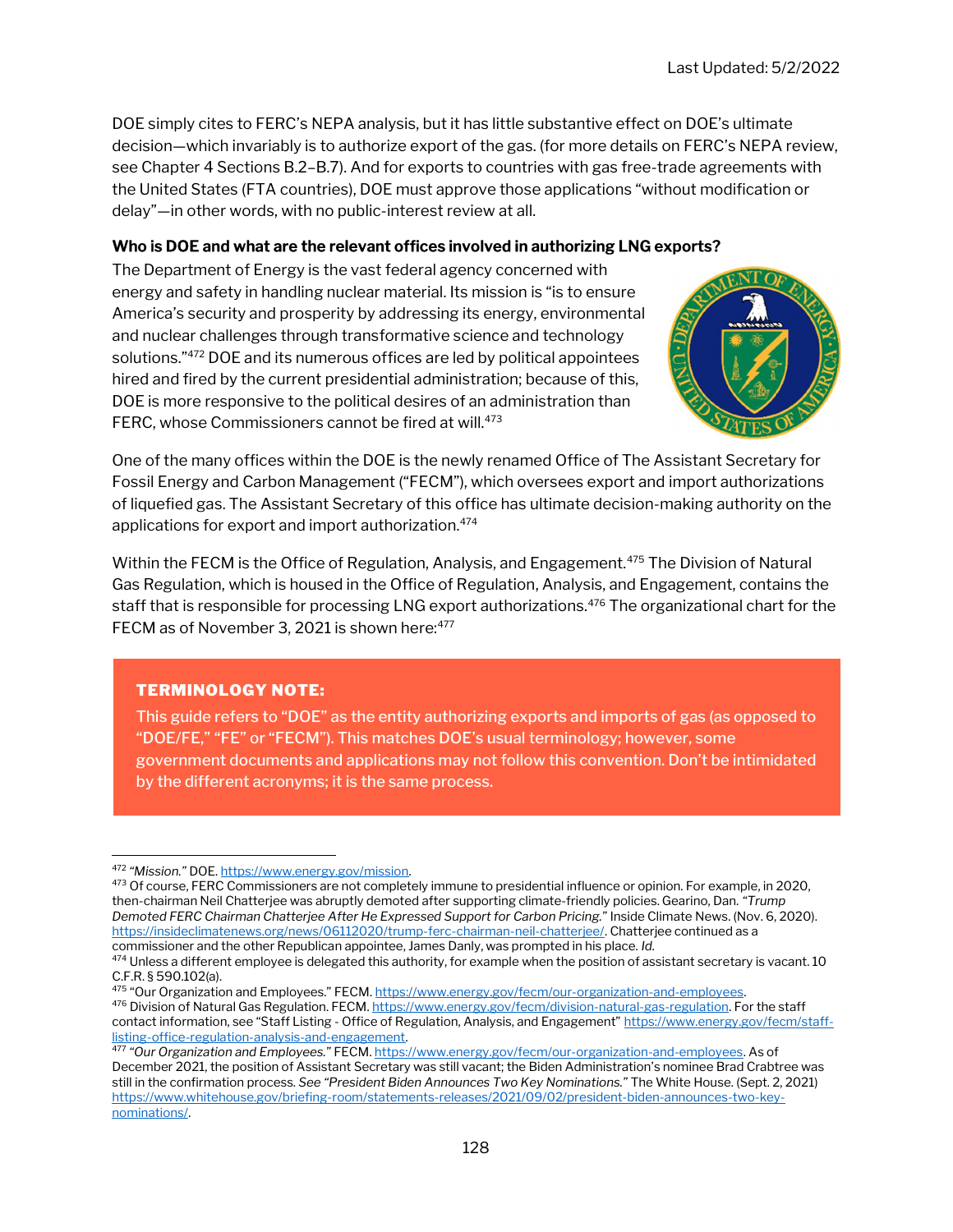

### Office of the Assistant Secretary for Fossil Energy and Carbon Management

Note that until July 4, 2021, the FECM office was called simply "the Office of the Assistant Secretary for Fossil Energy" ("FE").<sup>478</sup> The docket numbers and many documents, including DOE's regulations, still refer to the office by the old name and old acronym.<sup>479</sup> It is unclear when, if at all, dockets and documents will be updated to refer to the new name—and how much the change heralds substantive improvements in the authorization process.

### What must an applicant receive from DOE before proceeding with construction?

DOE must issue a *final order* for authorization to export LNG before the applicant can begin exporting gas.<sup>480</sup> In the past, DOE has first issued a **conditional order** authorizing the export of LNG,<sup>481</sup> subject to FERC conducting a NEPA analysis and certifying the project, which are moreinvolved processes than DOE's review (see Chapter 4 for details on the FERC certification process).<sup>482</sup> DOE has shifted away from granting conditional orders and now typically issues two final

<sup>481</sup> For the conditional order in the Jordan Cove project, which was issued on March 24, 2014, see

<sup>478 &</sup>quot;Our New Name is also a New Vision." FECM. https://www.energy.gov/fecm/articles/our-new-name-also-new-vision.

<sup>479</sup> See e.g., 10 C.F.R. § 590.102(f) (defining "FE" as the Office of The Assistant Secretary for Fossil Energy).

<sup>480</sup> 10 C.F.R. § 590.404. ("The Assistant Secretary shall issue a final opinion and order and attach such conditions thereto as may be required by the public interest after completion and review of the record. The final opinion and order shall be based solely on the official record of the proceeding and include a statement of findings and conclusions, as well as the reasons or basis for them, and the appropriate order, condition, sanction, relief or denial.")

https://fossil.energy.gov/ng\_regulation/sites/default/files/programs/gasregulation/authorizations/2014/orders/ord3413.pdf. Around 2014, DOE stopped its practice of issuing conditional authorizations and instead typically waits until FERC's NEPA review had concluded to conduct its public interest review for non-FTA applications. See "Procedures for Liquefied Natural Gas Export Decisions." 79 FR 48,132 at 48,136

https://www.energy.gov/sites/prod/files/2014/08/f18/FR%20Procedures%20LNG%20Exports%2008\_15\_14.pdf ("DOE will suspend its practice of issuing conditional decisions on applications to export LNG to non-FTA countries from the lower-48 states. DOE will no longer act in the published order of precedence, but will act on applications in the order they become ready for final action. An application is ready for final action when DOE has completed the pertinent NEPA review process and when DOE has sufficient information on which to base a public interest determination.").

<sup>482 10</sup> C.F.R. § 590.402 ("The conditional order shall include the basis for not issuing a final opinion and order at that time and a statement of findings and conclusions. The findings and conclusions shall be based solely on the official record of the proceeding.") For more information about the transition away from conditional orders in 2014 and its effect on the application process, see Brookings. "Natural Gas Issue Brief #4: An Assessment of U.S. Natural Gas Exports" (July 2015) pp. 2-5 https://www.brookings.edu/wp-content/uploads/2016/06/lng\_markets.pdf.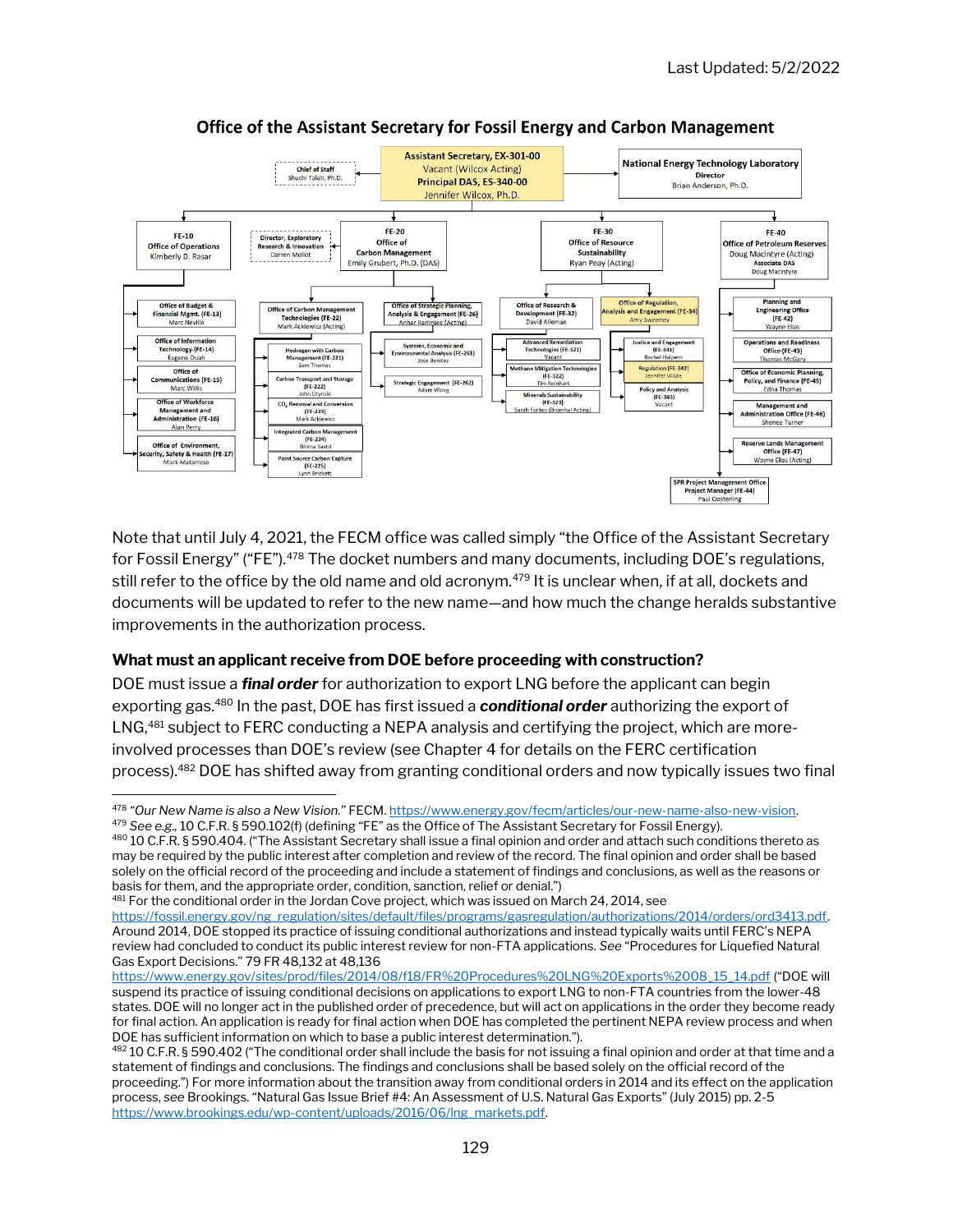orders, one relatively quickly for any requested authorization to export to FTA countries, and one after FERC's authorization issues if the applicant seeks to export to non-FTA countries. The final order(s) will almost certainly place additional terms and conditions on the applicant's export of LNG, including any conditions that FERC's order has recommended. Most LNG applicants will file for both FTA and non-FTA approval regardless of whether it has any intention to export to a FTA country, both because it provides other potential markets for gas and so it can state in marketing and advocacy that it has already been approved to export.

An example final opinion and order granting long-term authorization to export LNG to non-free trade agreement nations is attached as Appendix 23, the Jordan Cove Project Final Order (issued July 6, 2020).<sup>483</sup> Texas LNG's authorization to export to non-FTA counties is attached as Appendix 24 (issued Feb. 10, 2020).<sup>484</sup>

# Why should I participate in the DOE process?

Advocates should participate in the DOE process to: (1) push back on the rubber-stamp role DOE plays in authorizing gas exports; and (2) to preserve the right to challenge DOE's authorizations in case the law shifts to require DOE to take on a more rigorous oversight role, especially when it comes to greenhouse gas emissions.

Under the status quo, challenging DOE's applications will likely not be as fruitful on a case-by-case basis as challenging other approvals that a facility might need. However, the DOE process is subject to the changing political wills of a presidential administration—and it may be that the DOE becomes less willing to rubber stamp the import and export of gas under more-climate friendly presidential administrations. Indeed, two 2021 climate-change related executive orders<sup>485</sup> have already spurred DOE to reconsider its authorization of the Alaska LNG project.<sup>486</sup>

In addition, the law is arguably in flux over which agency—DOE or FERC—has responsibility for weighing the importance of greenhouse gas emissions created upstream and downstream from the LNG terminal itself. DOE has traditionally argued that consideration of upstream and downstream emissions is within its exclusive authority (not FERC's), but, despite this, DOE has avoided including a case-bycase analyses of these greenhouse gas emissions in its analyses for each application, arguing that they are not reasonably foreseeable. And a 2021 DOE rule change, begun under the Trump Administration, excluded virtually all DOE export authorization applications from needing a NEPA environmental

# PRACTICE TIP

It is important to at a minimum intervene in every possible proceeding to preserve your legal rights. Also, in terms of encouraging public and political scrutiny of the project, advocates should seek to intervene in every process. Sections 5.C.7 – 5.C.9 describes intervention with the DOE process in more detail.

<sup>483</sup> The order is also available here: https://www.energy.gov/sites/prod/files/2020/07/f76/3143a.pdf. <sup>484</sup> Id.

<sup>485</sup> Namely E.O. 13990, "Protecting Public Health and the Environment and Restoring Science to Tackle the Climate Crisis,"14 and E.O. 14008, "Tackling the Climate Crisis at Home and Abroad." See Exec. Order 13990 of Jan. 20, 2021, 86 FR 7,037 (Jan. 25, 2021), available at: https://www.federalregister.gov/documents/2021/01/25/2021-01765/protecting-public-health-andthe-environment-and-restoring-science-to-tackle-the-climate-crisis and Exec. Order No. 14008 of Jan. 27, 2021, Tackling the Climate Crisis at Home and Abroad, 86 FR 7619 (Feb. 1, 2021), available at:

https://www.federalregister.gov/documents/2021/02/01/2021-02177/tackling-the-climate-crisis-at-home-and-abroad. <sup>486</sup> https://www.energy.gov/sites/default/files/2021-04/ord3643b.pdf.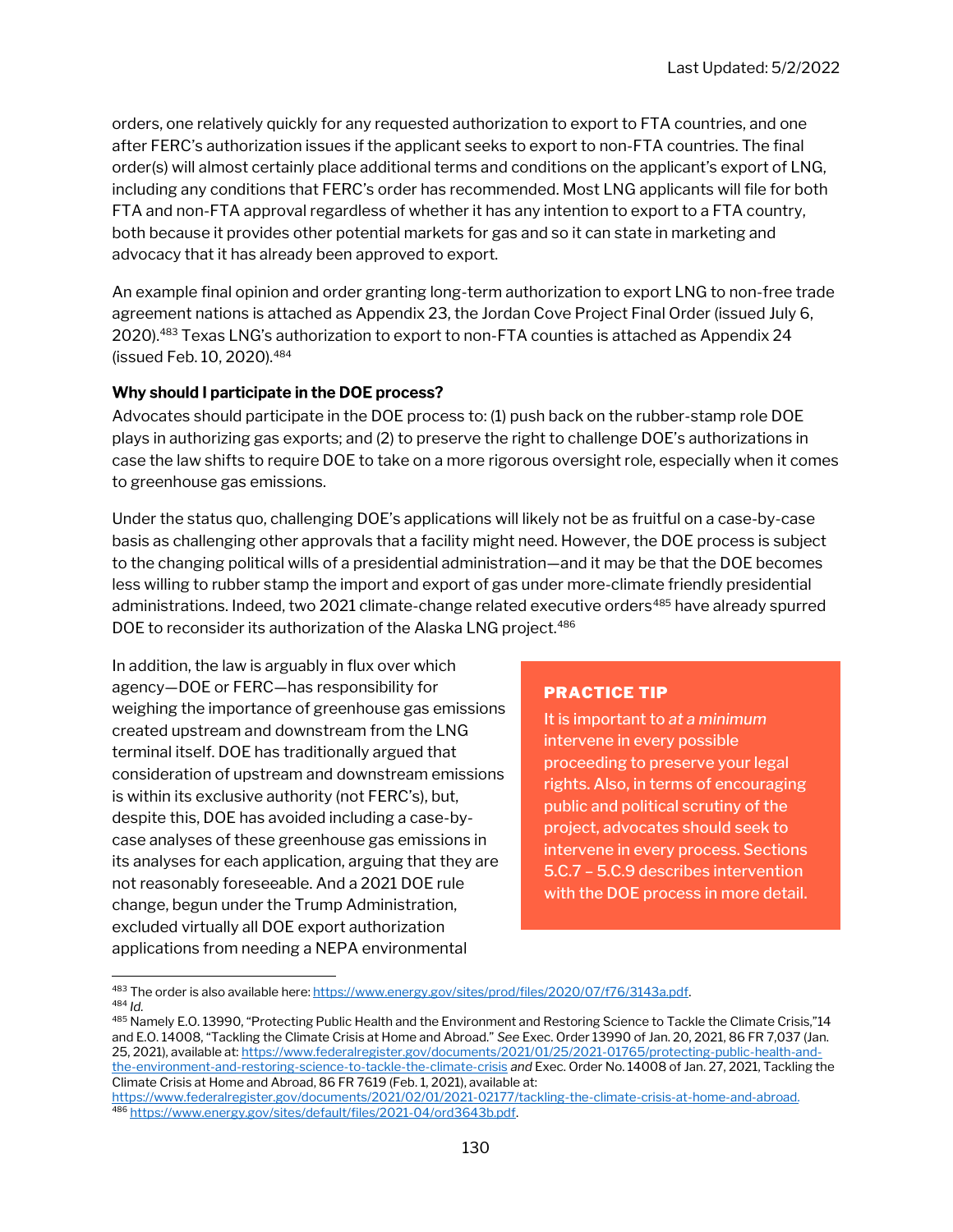review.<sup>487</sup> (Note that for these projects, **FERC** must still perform a NEPA analysis for the project's infrastructure.) DOE's current positions may look bleak—but if they change advocates want to be at the table to help ensure all necessary reviews are carried out correctly.

# What are the primary ways an advocate can be involved in the DOE process?

There are several ways an advocate can be involved in DOE's authorization process. Advocates can:

- Intervene Once an application is filed and up until the close of the comment period, an advocate can and should intervene in the process. An intervening advocate becomes a party to the case, with the right to appeal the authorization in federal court. This is the best way to transform the process into a contested process and require that the applicant and DOE converse on-the-record about the merits of the application.<sup>488</sup> It raises the profile of the project and can spur public and political scrutiny of the application. In the end, if no one intervenes, there is much less transparency in the whole process.
- File comments and protests The notice of application will set a comment period



for documents is typically 4:30 PM **Eastern** Time. This is earlier than many other agencies! Documents that are a single second late will be treated as if they were filed the next day. Meaning that if you filed on the last day of the comment or intervention period, DOE will almost certainly ignore your late submission.

Avoid issues by filing early!

during which anyone can raise issues or concerns about the application. DOE should address the comments and protests that are made, but is not required to go point by point by its regulations. Note that only intervenors will be able to raise the issues they commented on in litigation if the application is granted. For the difference between a comment and a protest, see Section C.6.

- Seek informal discovery and admissions of facts DOE's regulations allow parties to request informal discovery (e.g., written interrogatories and requests for production of documents)<sup>489</sup> and admission of facts without awaiting a DOE order allowing such procedures. Although it is unclear whether advocates have used this strategy before, it may be a tool that would allow information about the project to be uncovered that could be useful in other challenges, not just with the DOE.
- Apply for rehearing Before an advocate may litigate a DOE authorization, the advocate must apply for the authorization's rehearing. It is highly unlikely DOE will undo or reconsider an authorization, but it has happened (e.g., advocates' request for rehearing of the Alaska LNG

<sup>487</sup> Earley, Bud. "DOE Rule Sharply Limits Evaluation of Environmental Impacts of LNG Exports." (Dec. 10, 2020) https://www.insideenergyandenvironment.com/2020/12/doe-rule-sharply-limits-evaluation-of-environmental-impacts-oflng-exports/#more-7372 (explaining the new rule and DOE's position that upstream production impacts are not reasonably foreseeable and downstream emissions at the point of consumption are "too attenuated to be reasonably foreseeable and do not have a reasonably close causal relationship to the granting of an export authorization.") The final rule can be found here: "National Environmental Policy Act Implementing Procedures." 88 FR 78197-205. https://www.govinfo.gov/content/pkg/FR-2020-12-04/pdf/2020-26459.pdf.

<sup>488 10</sup> C.F.R. § 590.108.

<sup>489</sup> 10 C.F.R. § 590.305 (Informal discovery); 10 C.F.R. § 590.308 (Admissions of facts).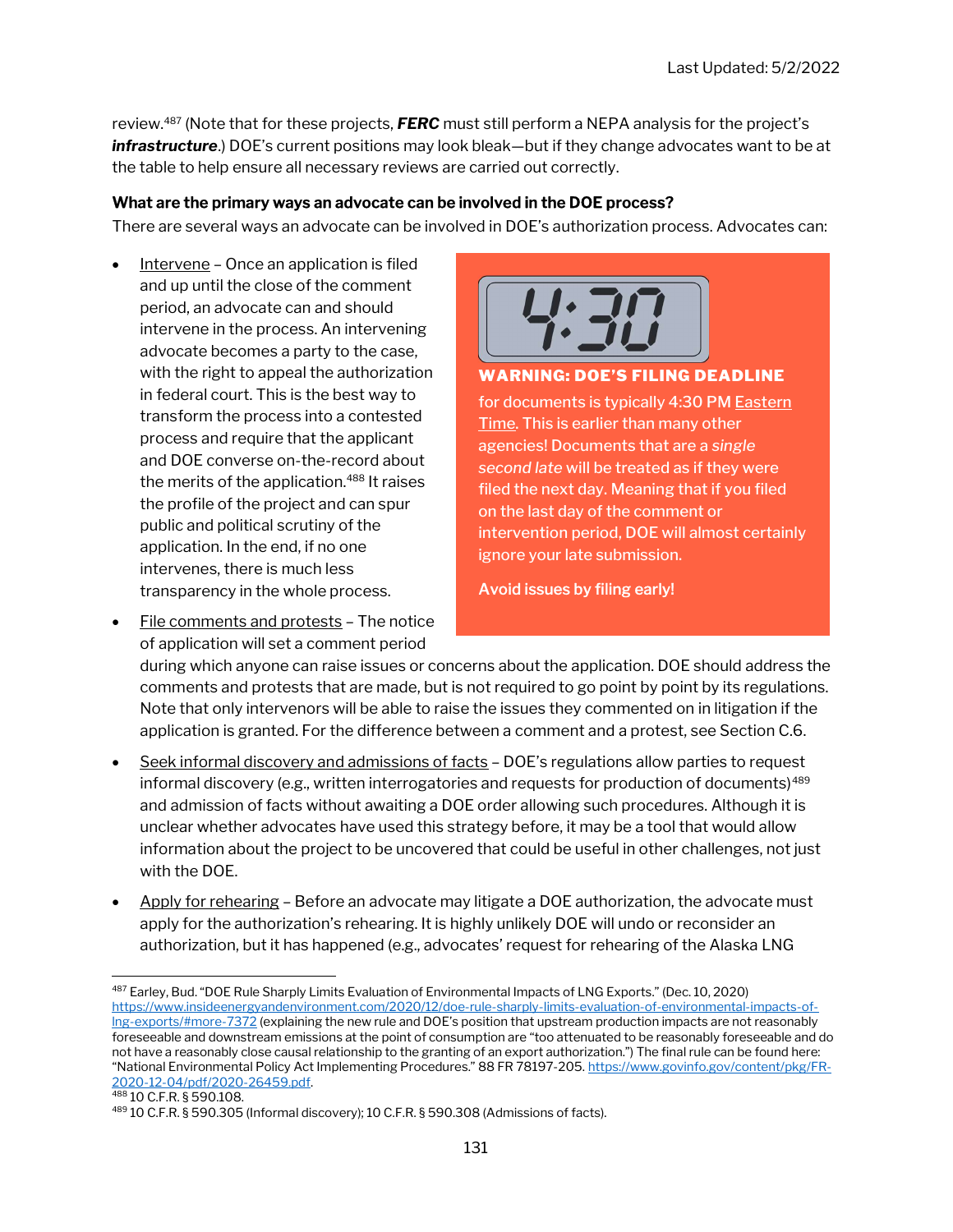project was granted in part in 2021). Almost more importantly, it is a necessary step before asking a court to review the DOE's work. Legal counsel should be consulted by this stage in a DOE challenge because in litigation parties are limited to the issues they raised in rehearing.

- Litigate Appeals of DOE authorizations go to the D.C. Circuit or the place where the applicant has its principal place of business, under the Natural Gas Act.<sup>490</sup> It is imperative to seek experienced legal counsel when contemplating litigation, because the laws about what DOE must do can be quite complicated and is subject to change.
- Advocate for changes in public and political opinion Unlike FERC, DOE is an organization run by political appointees that ultimately are hired (and fired) by each current administration. That means it can be more responsive than FERC to changing public and political opinion about which energy sources should be prioritized, especially in light of the increasing threat of climate change. If public and political opinion becomes more concerned about the footprint of gas, DOE may be persuaded to scrutinize gas applications more closely.
- Comment on foundational studies DOE bases much of its public-interest review of a non-FTA application on economic and environmental studies it has commissioned on the costs and benefits of allowing gas export.<sup>491</sup> Every couple of years DOE updates these studies and seeks public comment. The findings in these documents largely determine whether additional exports will be authorized so it is important to comment as they are being drafted.

### What are other resources on DOE's process permitting LNG facilities?

Advocates have focused on challenging other aspects of LNG permitting, so there is little advocateproduced guidance material yet on DOE challenges. The DOE publishes some information about its process that an advocate may find helpful:

- Division of Natural Gas Regulation homepage. This site is the splashpage for DOE's LNG export applications. https://www.energy.gov/fecm/division-natural-gas-regulation.
- DOE Applications Summary Table. DOE updates a list of all LNG export applications that it has granted and publishes it approximately monthly: See Long Term Applications Received by DOE/FE to Export https://www.energy.gov/fecm/articles/summary-lng-export-applicationslower-48-states. This is a good source for the latest status for every export application that DOE has approved with the docket numbers for FTA and non-FTA applications.

### How is this chapter organized?

This first section is background information. Section 5.B describes the laws DOE must comply with: the Natural Gas Act, DOE regulations and two executive orders. A brief discussion of NEPA is included (an in-depth discussion of NEPA is in Chapter 4 Sections B.2-B.7). Section 5.C steps through the process of an application and identifies how and when advocates can be involved. Section 5.D

```
491 https://www.energy.gov/sites/default/files/2021-10/LNG%20Snapshot%20September%2030%202021.pdf
```
<sup>490 15</sup> U.S.C. § 717r(b) ("Any party to a proceeding under this chapter aggrieved by an order issued by the Commission in such proceeding may obtain a review of such order in the court of appeals of the United States for any circuit wherein the naturalgas company to which the order relates is located or has its principal place of business, or in the United States Court of Appeals for the District of Columbia.") (emphasis added). Note that the reference to the "Commission" actually refers to the now-defunct Federal Power Commission. Since that agency was dissolved, DOE and FERC have stepped into its shoes for the purposes of implementing the different parts of the NGA and thus references to the Commission here apply to both FERC and DOE. This is why § 717r(b) governs judicial review, and not § 717r(d)(1) (providing for review of actions by federal agencies other than "the Commission").

<sup>(&</sup>quot;Foundational Studies for DOE's Public Interest Reviews of LNG Exports").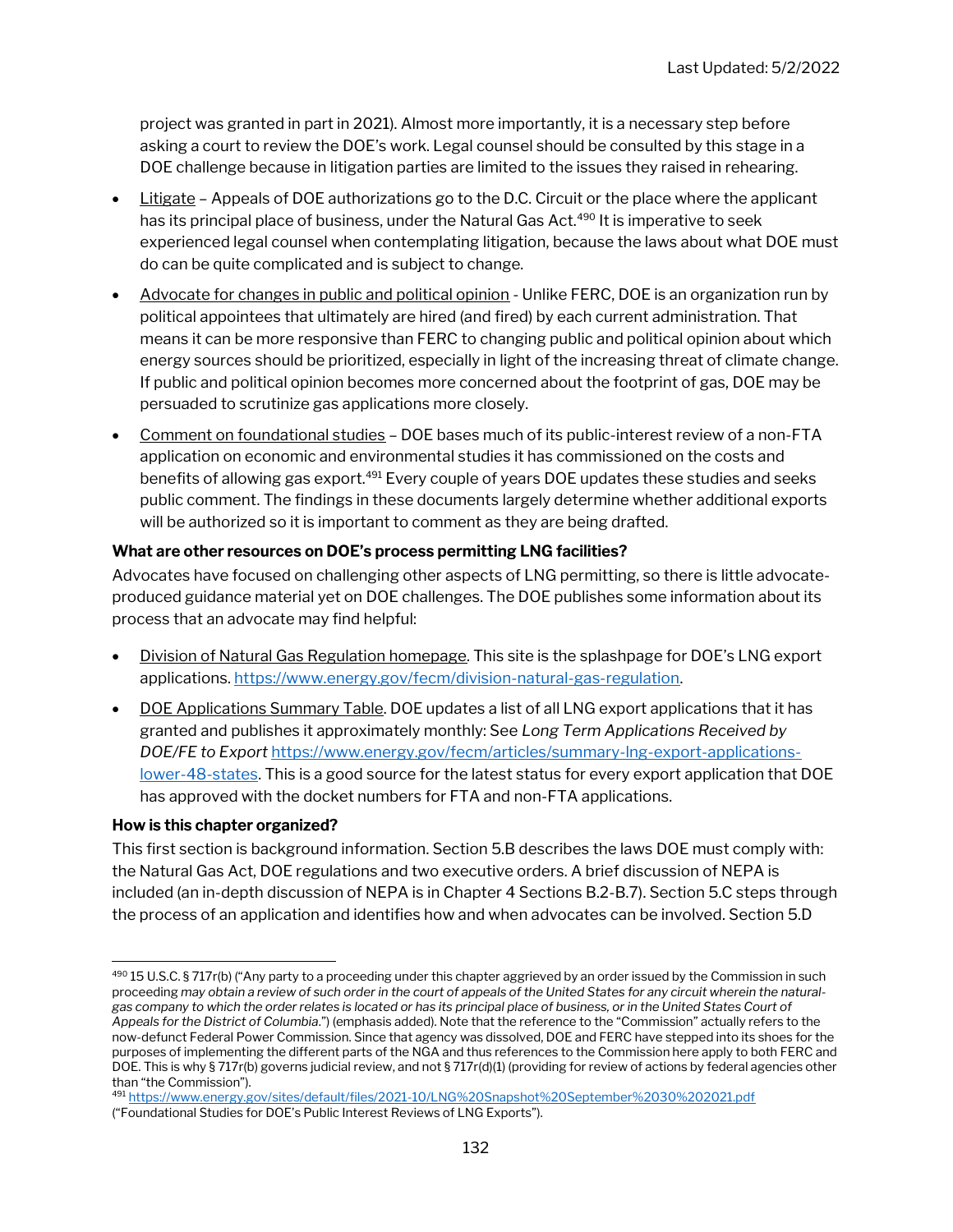identifies issues that an advocate can raise and highlights example motions and comments advocates have filed in previous challenges.

# What laws must DOE comply with?

The Natural Gas Act is the statute that describes DOE's responsibilities in handling applications to export or import gas. DOE has enacted regulations that it must follow in complying with the NGA, which are found at 10 C.F.R. part 590 et seq. ("Administrative Procedures With Respect To The Import And Export Of Natural Gas"). DOE must also make sure that the projects it authorizes comply with NEPA when the project is not categorical excluded from NEPA review (which as of January 2022 is the case for almost all export projects, thanks to a 2020 rule change). If DOE fails to follow the NGA, its regulations, or NEPA, it is vulnerable to litigation under the Administrative Procedure Act, 5 U.S.C. 551, et seq. (the APA).

Section 5.B.1 describes the Natural Gas Act and the responsibilities it places on DOE. Section 5.B.2 explores the public interest analysis that is required when the gas is exported to certain countries. Section 5.B.3 describes DOE's NEPA obligations. Section 5.B.4 provides an overview of other regulations and orders that are relevant for advocates. Section 5.B.5 discusses the length of authorizations that may be sought.

# What does the Natural Gas Act require of DOE when reviewing import and export applications?

Under the NGA, LNG applications are split into two categories: exports to countries with a free-trade agreement with the United States that require "national treatment for trade in natural gas"<sup>492</sup> (FTA countries) and those without such agreements (non-FTA countries). Approval for exporting to FTA countries is much easier than exporting to non-FTA countries:

The **exports to FTA countries** falls under NGA section 3(c) (15 U.S.C. § 717b(c)), which requires that FTA applications "shall be deemed to be consistent with the public interest" and granted "without modification or delay." For these exports DOE will not conduct a public-interest review and "without modification or delay" authorizes the export or import requested, often within months of the application being filed. As of January 2022, there are less than two dozen countries with which the United States has free trade agreements that receive preferential treatment under the NGA: Australia, Bahrain, Canada, Chile, Colombia, Costa Rica, Dominican Republic, El Salvador, Guatemala, Honduras, Jordan, Korea, Mexico, Morocco, Nicaragua, Oman, Panama, Peru, and Singapore.<sup>493</sup>

**Exports to non-FTA countries** do not get preferential treatment and are at least facially scrutinized. The non-FTA portion of an application falls under NGA section 3(a), 15 U.S.C. § 717b(a), which **does** require a DOE to ask whether the export is in the public interest (a "public-interest review"). For these exports, DOE/FE will issue a Federal Register Notice of application seeking comments, protests, and motions to intervene to make a public interest finding for these types of applications. Non-FTA applications are those that an advocate can intervene and comment on.

<sup>492</sup> This is a term of art used to clarify that not all countries with FTA with the US will fall in this category of getting preferential regulatory treatment for gas imports. For example, Israel and Costa Rica have free trade agreements with the United States that do not require national treatment for trade in natural gas. Thus, exports to these two countries would be exports to non-FTA countries. https://www.energy.gov/fecm/how-obtain-authorization-import-andor-export-natural-gas-and-lng. 493 https://www.energy.gov/fecm/how-obtain-authorization-import-andor-export-natural-gas-and-lng. For all FTA countries, see http://www.ustr.gov/trade-agreements/free-trade-agreements.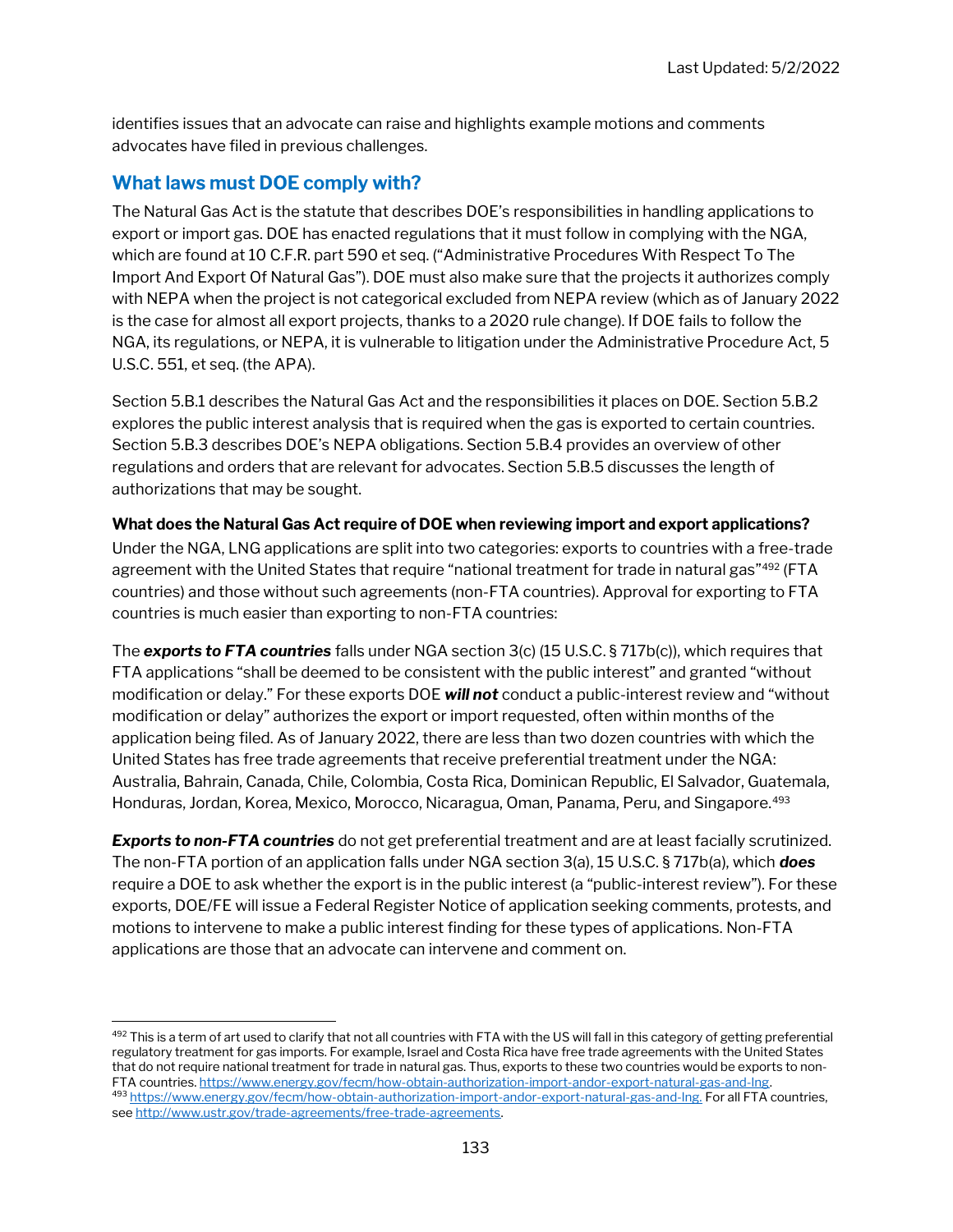# What does the public interest review required for non-FTA applications include?

The public interest review required for non-FTA applications is different from the public interest reviews required by permits issued by FERC or the Army Corps.

DOE interprets NGA section 3(a) (non-FTA applications) as creating a rebuttable presumption that a proposed export of gas is in the public interest.<sup>494</sup> In doing so, DOE has relied on the D.C. Circuit court's statement that "there must be an affirmative showing of inconsistency with the public interest to deny the application" to export to non-FTA countries.<sup>495</sup> This step is a difficult burden that advocates have not yet succeeded in surmounting.<sup>496</sup>

It is also difficult to pin DOE to list of what must be considered in the public interest review because "public interest" is not defined in the statute or regulations, nor is there a list of criteria that must be considered (in contrast, for example, to the public interest review of the Corps' 404 permitting process). In the past, DOE has included factors such as economic impacts, international impacts, security of gas supply, and environmental impact. Courts will tend to defer to the factors DOE identifies for consideration, only large inconsistencies would likely be enough to cause a court to question DOE's decision on any given application. In 2020, it was DOE's practice to focus on "(i) the domestic need for the gas proposed to be exported, (ii) whether the proposed exports pose a threat to the security of domestic gas supplies, (iii) whether the arrangement is consistent with DOE's policy of promoting market competition, and (iv) any other factors bearing on the public interest, as determined by DOE."<sup>497</sup> In 2020 DOE also still was following guidance from 1984 policy guidelines established for the import of gas, namely that the federal government should "minimize [its] control and involvement in energy markets [while] promot[ing] a balanced and mixed energy resource system."<sup>498</sup>

DOE also relies on a number of economic and environmental studies that it has conducted on the export of gas in general.<sup>499</sup> Its public-interest review of applications relies on these studies, which as of January 2022 include two types:

 Economic Studies. DOE has commissioned a series of economic studies that were submitted for public comment.Following studies in 2012 and 2014/2015, the most recent study was conducted

<sup>494</sup> See 86 Fed. Reg. 2,243 n.6 (citing Sierra Club v. U.S. Dep't of Energy, 867 F.3d 189, 203 (D.C. Cir. 2017) ("We have construed [NGA section 3(a)] as containing a `general presumption favoring [export] authorization.' ") (quoting W. Va. Pub. Serv. Comm'n v. U.S. Dep't of Energy, 681 F.2d 847, 856 (D.C. Cir. 1982)). Case can be found here: https://www.leagle.com/decision/infco20170815296.

<sup>495</sup> Sierra Club v. U.S. Dep't of Energy, 867 F.3d 189, 203 (D.C. Cir. 2017) (quotations incorporated).

<sup>496</sup> Advocates tried to in Sierra Club v. U.S. Dep't of Energy, 867 F.3d 189 (D.C. Cir. 2017). In that case, the court rejected Sierra Club's argument that environmental concerns—including impacts identified by the NEPA process as significant—could overcome the presumption in favor of exports. This case shows that simply arguing that environmental impacts can overcome this presumption is unlikely to sway the DOE or a court to deny an application.

<sup>497</sup> App. 24, Texas LNG Order on Non-FTA Application, FE Docket No. 15-62-LNG (DOE/FE Order No. 4489), Feb. 10, 2020, 20- 22, https://www.energy.gov/sites/prod/files/2020/02/f71/ord4489.pdf.

<sup>498</sup> Supra (citing the Guidelines to say: "The market, not government, should determine the price and other contract terms of imported [or exported] natural gas .... The federal government's primary responsibility in authorizing imports [or exports] will be , evaluate the need for the gas and whether the import [or export] arrangement will provide the gas on a competitively priced basis for the duration of the contract while minimizing regulatory impediments to a freely operating market." (quoting U.S. Dep't of Energy, New Policy Guidelines and Delegations Order Relating to Regulation of Imported Natural Gas, 49 Fed. Reg. 6684 (Feb. 22, 1984))).

<sup>499</sup> DOE, Liquefied Natural Gas (LNG) Exports (Sept. 2021), https://www.energy.gov/sites/default/files/2021- 10/LNG%20Snapshot%20September%2030%202021.pdf.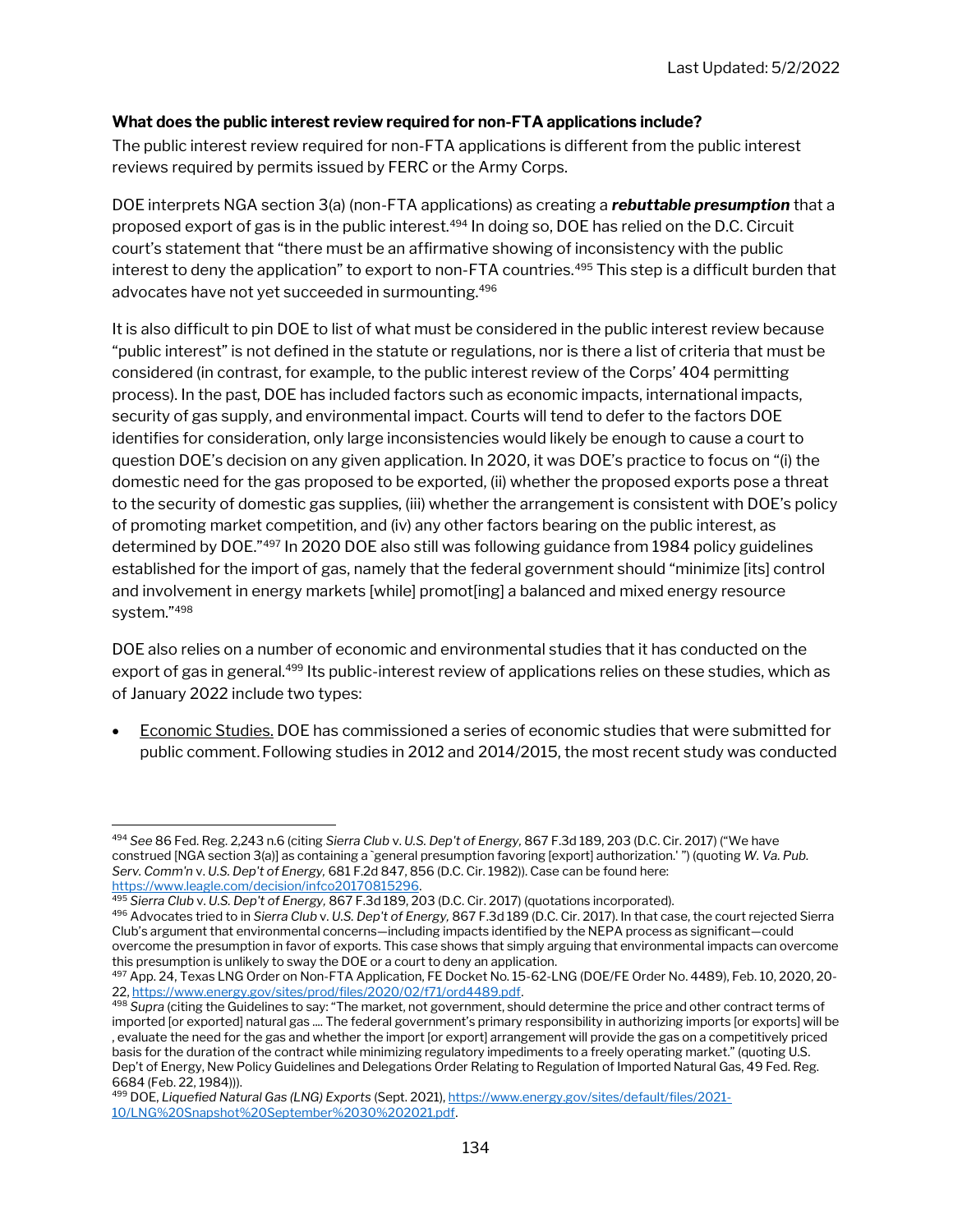in 2018.<sup>500</sup> This 2018 study, "Macroeconomic Outcomes of Market Determined Levels of U.S. LNG Exports" examined the probability and macroeconomic impact of various lower-48 sourced LNG export scenarios, with exports levels determined by market forces. It is not a case-by-case review of the economic effects for each authorization requested.

 Environmental Studies. DOE has commissioned multiple environmental studies on LNG that have been carried out by the National Energy Technology Laboratory. DOE uses them to underpin the environmental portion of its public interest review of lower-48 LNG exports. The "Addendum to Environmental Review Documents Concerning Exports of Natural Gas from the United States" surveyed potential environmental impacts from unconventional gas production.<sup>501</sup> The "Life Cycle Greenhouse Gas Perspective on Exporting Liquefied Natural Gas from the United States"<sup>502</sup> and its 2019 update assessed the potential greenhouse gas (GHG) impacts of U.S. LNG exports vs. alternatives like coal (but notably not renewables).<sup>503</sup> The life cycle studies focused only on the lower 48 states—but thanks to pressure by advocates challenging the Alaska LNG project, DOE is currently conducting two Alaska-specific environmental studies: (i) a life cycle analysis calculating the GHG emissions for LNG exported from Alaska and transported by vessel to markets in Asia and potentially in other regions, and (ii) an upstream study examining aspects of gas production on the North Slope of Alaska.<sup>504</sup>

Note that none of these studies involve a case-by-case analysis of the effects for an individual project. DOE considers such analyses beyond its capabilities and too speculative to be part of the public interest determination.<sup>505</sup> Instead, it typically summarily concludes that LNG exports will not increase global greenhouse gas emissions in a "material or predictable way." This failure to do a caseby-case analysis is something advocates should continue to challenge DOE on.

# What are DOE's NEPA responsibilities?

In addition to considering environmental impacts in its public-interest review required by the NGA, DOE may need to consider environmental impacts as part of its NEPA responsibilities.

An in-depth discussion of NEPA is found in Chapter 4, Sections B.2–B.7, but to summarize, every federal agency that grants a permit or authorization to a large project like an LNG export terminal or

https://www.energy.gov/sites/prod/files/2019/09/f66/2019%20NETL%20LCA-GHG%20Report.pdf. This study was published in the Federal Register on Sept. 19, 2019 and 84 FR 49278.

<sup>500</sup> Background information for these studies (including the studies themselves, comments, and responses) are found here: LNG Export Studies, https://www.energy.gov/fecm/downloads/lng-export-studies (with links to the 2012 study and background information: https://www.energy.gov/fecm/services/natural-gas-regulation/lng-export-study; the 2014/2015 study: https://fossil.energy.gov/app/docketindex/docket/index/11; and the 2018 study: https://fossil.energy.gov/app/docketindex/docket/index/10).

<sup>501 2014</sup> environmental review study and background (79 FR 48132): https://www.energy.gov/fecm/addendumenvironmental-review-documents-concerning-exports-natural-gas-united-states.

<sup>&</sup>lt;sup>502</sup> 2014 greenhouse gas life cycle study and background (79 FR 32260): <u>https://www.energy.gov/fecm/life-cycle-</u> greenhouse-gas-perspective-exporting-liquefied-natural-gas-united-states.

<sup>&</sup>lt;sup>503</sup> S. Roman-White, S. Rai, J. Littlefield, G. Cooney, T. J. Skone, "Life Cycle Greenhouse Gas Perspective On Exporting Liquefied Natural Gas From The United States: 2019 Update." NETL (dated Sept. 12, 2019)

<sup>504</sup> App. 25, Alaska LNG Order on Rehearing. FE Docket No. 14-96-LNG (April 15, 2021) at 13-15 https://www.energy.gov/sites/default/files/2021-04/ord3643b.pdf.

<sup>505</sup> See, e.g., App. 24, Texas LNG Brownsville LLC Order Granting non-FTA Exports, FE Docket No. 15-62-LNG at 42 (Feb. 10, 2020) https://www.energy.gov/sites/prod/files/2020/02/f71/ord4489.pdf. ("[T]o model the effect that U.S. LNG exports would have on net global GHG emissions would require projections of how each of these fuel sources would be affected in each LNGimporting nation. Such an analysis would not only have to consider market dynamics in each of these countries over the coming decades, but also the interventions of numerous foreign governments in those markets. Moreover, the uncertainty associated with estimating each of these factors would likely render such an analysis too speculative to inform the public interest determination in DOE's non-FTA proceedings.").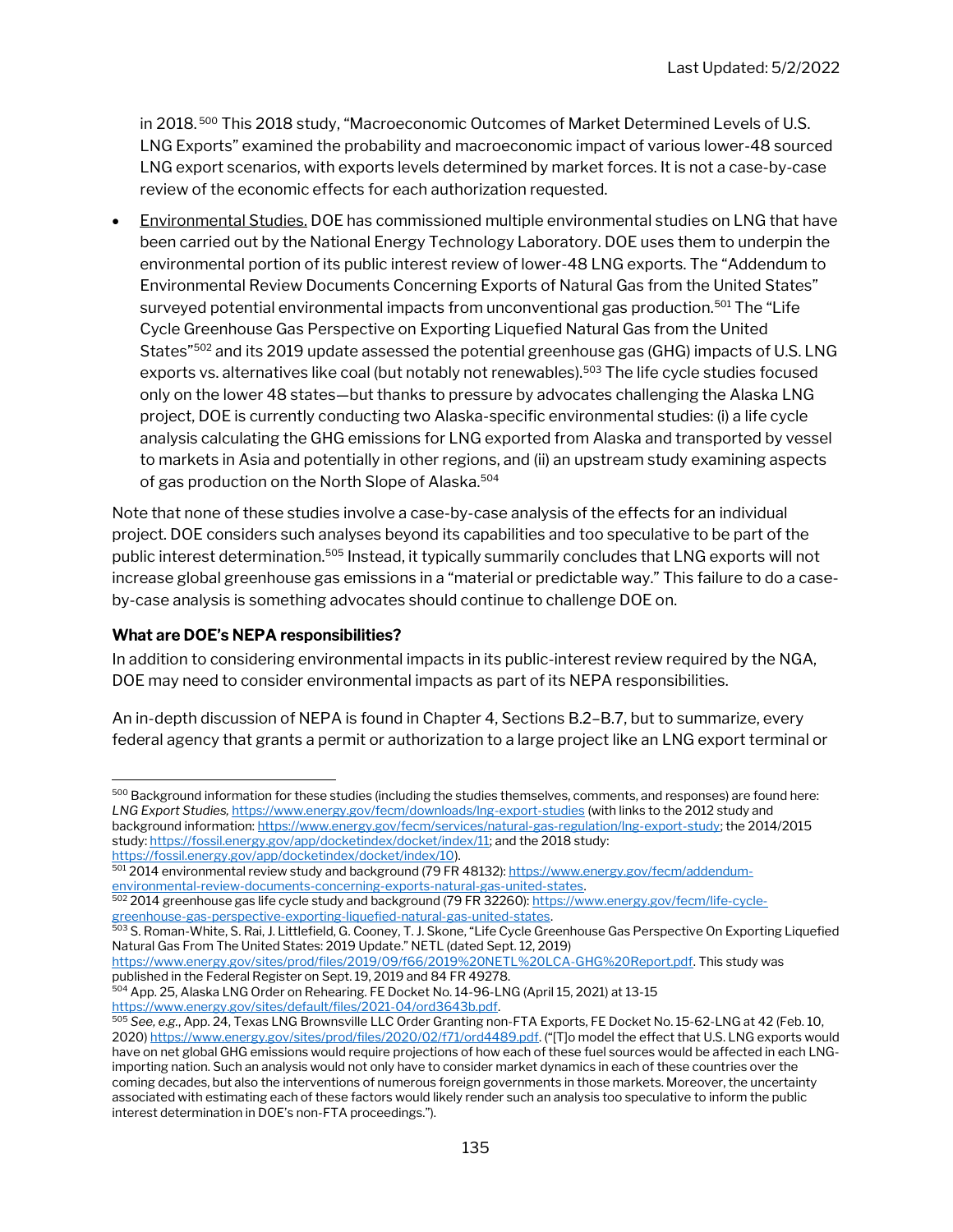expansion must comply with NEPA (the National Environmental Policy Act) and must review the projects for their potential environmental impacts unless the activity being permitted is categorically excluded from NEPA review.

With FERC designated as "lead agency" responsible for conducting the main NEPA review for LNG export terminals, DOE has historically just participated in FERC's process as a consulting agency, incorporating FERC's final NEPA analysis and conclusions into its own orders authorizing the export of gas. DOE still has the responsibility to ensure that FERC's NEPA analysis covers its own responsibilities under NEPA (and if not it must conduct its own environmental review). However recently DOE has vastly shrunk its responsibilities to conduct **any** NEPA review for applications to export LNG: in 2021 DOE rewrote its regulations to find that exports from terminals via ship are categorically excluded from NEPA review.<sup>506</sup> Advocates have challenged many of the changes that the 2020 administration made to NEPA, but it does not appear that this exclusion has been challenged. Until this rule changes, DOE will still be a consulting agency for FERC's NEPA review but may only need to rely on FERC's review to support its public-interest determination. Despite this bleak outlook on DOE's NEPA responsibilities, DOE still on its own may revise its regulations yet again—which is why it is so important for advocates to intervene in these applications to make sure their rights are preserved in case the legal landscape changes.

## Other than the NGA and NEPA, what other orders or regulations are relevant for DOE's review of LNG applications?

Advocates challenging DOE's authorization process should read DOE's most current regulations implementing NGA and NEPA. These can be found here: 10 C.F.R. Part 590 et seq. (NGA); and here: 10 C.F.R. Part 1021 et seq. (NEPA) (most relevant when DOE conducts its own NEPA analysis in addition to FERC's) and 10 C.F.R. Part 1021, Subpart D, App. B (categorial exclusions from NEPA). DOE's NEPA regulations may be changing in 2022, given that DOE has been directed to review them and align them with the current Administration's concerns.<sup>507</sup> Other regulations that could be of interest to an advocate are DOE's FOIA request regulations: 10 C.F.R. Part 1004 et seq.<sup>508</sup>

Two of the Biden Administration's executive orders have been directly relevant in DOE deciding to reconsider its authorization of some gas exports (specifically for the Alaska LNG project):

 E.O. 13990, Protecting Public Health and the Environment and Restoring Science to Tackle the Climate Crisis. E.O. 13990 directs agencies to "immediately review" all regulations, orders, and

https://www.energy.gov/nepa/listings/categorical-exclusion-determinations-b57 (describing the change). <sup>507</sup> See "Deadline for Agencies To Propose Updates to National Environmental Policy Act Procedures."

86 FR 34154 (July 29, 2021) (extending the deadline for agencies to review their NEPA regulations to Sept. 14, 2023). https://www.federalregister.gov/documents/2021/06/29/2021-13770/deadline-for-agencies-to-propose-updates-tonational-environmental-policy-act-procedures.

<sup>506</sup> Specifically, categorical exclusion B5.7: "Export of natural gas and associated transportation by marine vessel" (categorically excluding from NEPA review any: "Approvals or disapprovals of new authorizations or amendments of existing authorizations to export natural gas under section 3 of the Natural Gas Act and any associated transportation of natural gas by marine vessel."). 10 C.F.R. Part 1021, Subpart D, App. B. Prior to Jan. 4, 2021, the exclusion only applied to authorizations that involved minor operational changes. Authorizations that would require any new construction was not excluded, and DOE would need to do its own NEPA review or rely on FERC's. See "Categorical Exclusion Determinations: B5.7" DOE's Office of NEPA Policy and Compliance. The final rule can also be found here:

https://www.federalregister.gov/documents/2020/12/04/2020-26459/national-environmental-policy-act-implementingprocedures; see also

<sup>508</sup> For DOE's web portal for FOIA requests, see https://www.energy.gov/management/freedom-information-act.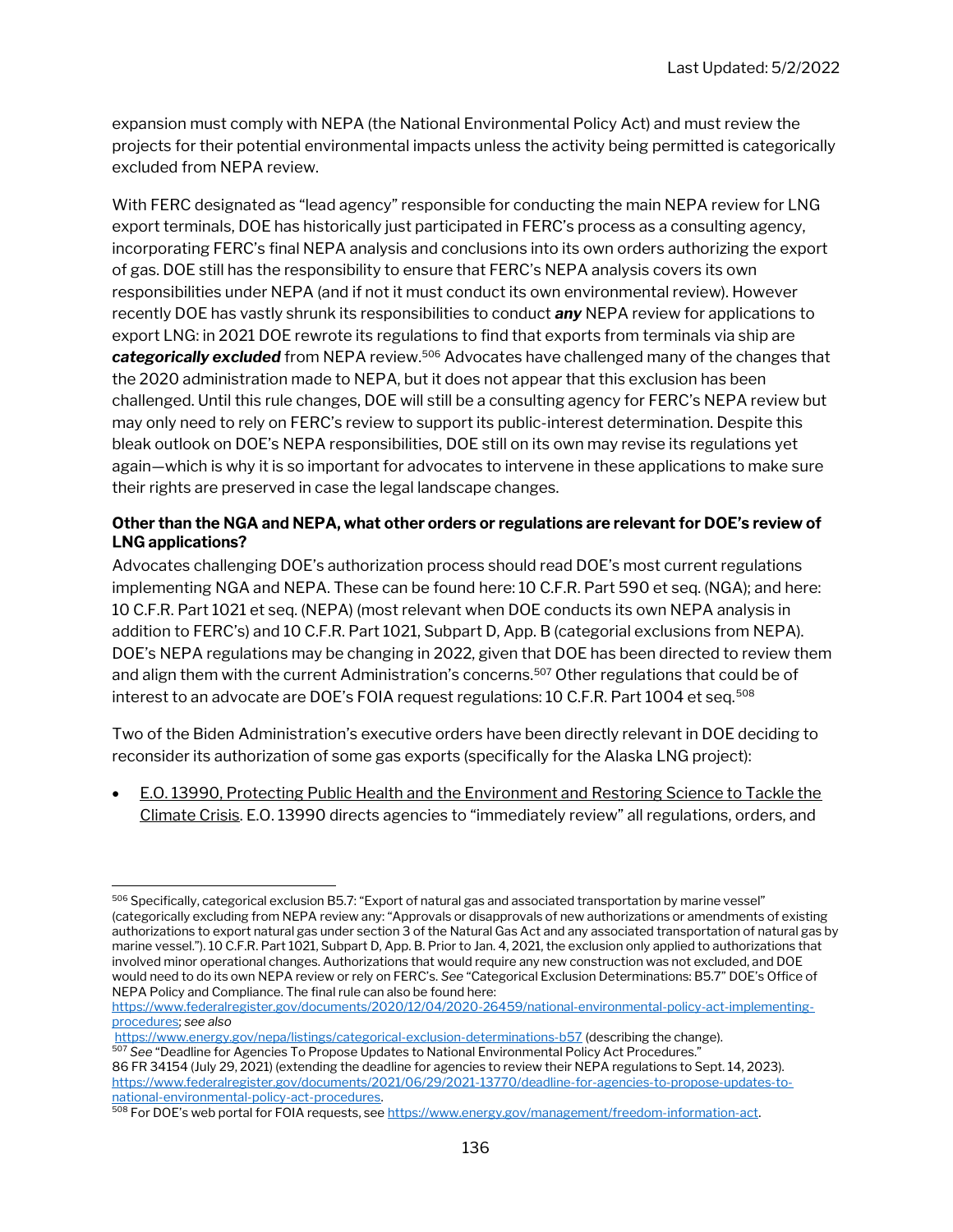other actions issued after January 20, 2017, that may increase GHG emissions or have other impacts on climate change.<sup>509</sup>

 E.O. 14008, Tackling the Climate Crisis at Home and Abroad. E.O. 14008 sets forth additional policies to address climate change—specifically to "organize and deploy the full capacity of [Federal] agencies to combat the climate crisis"—and requires the "Federal Government [to] drive assessment, disclosure, and mitigation of climate pollution and climate-related risks in every sector" of the U.S. economy.<sup>510</sup>

In part because of these orders the DOE is in the process of conducting additional studies of the lifecycle greenhouse gas emissions from exporting LNG from Alaska; as advocates challenging the Alaska LNG project pointed out, DOE's current lifecycle studies are focused only on the lower 48 states and did not include Alaska. This outcome is a good example of why it is important for advocates to intervene in DOE proceedings and raise concerns even when the political climate is unfavorable—because it is impossible to predict when political winds might change. In the Alaska LNG project, the advocates requested rehearing on September 21, 2020, before the Biden Administration was elected and before the executive orders issued.<sup>511</sup> Had advocates confined themselves to raising more conservative arguments (or had they not been involved at all), they might never have succeeded in having their rehearing request granted.

# What length of authorization might an export facility seek?

As January 2022, most large-volume applicants building or expanding export terminals seek what is known as long-term authorizations for their FTA and non-FTA exports. For long-term applications the requested term can span decades, up to 2050. The process for applying for authorizations of different lengths could change if DOE reverts its regulations to previous procedures: up until January 2021, DOE had two separate tracks for approving applications relevant for large LNG export terminals, depending on whether the proposed import or export was longer or shorter than two years:

- Short-term blanket authorization. A blanket import and/or export authorization enables a company to import and/or export gas on a short-term or spot-market basis<sup>512</sup> under agreements with terms of no longer than two years. Gas purchase and sales contracts are not filed as part of an application, but a start date is required. The first short-term authorization was requested by and granted to Sabine Pass Liquefaction LLC in 2015 and 2016, respectively. A more recent example of a short-term authorization request is the one made by Carib Energy, LLC, in 2021, to reexport LNG via container ship carriers from an existing LNG import terminal.<sup>513</sup> Only small exporters are expected to request blanket authorizations going forward given the 2021 rule change.
- Long-term authorization. DOE directs applicants to apply for long-term import or export authorization if they will sign a gas purchase and/or sales contract for a period of time longer than

<sup>509</sup> Exec. Order 13990 of Jan. 20, 2021, Protecting Public Health and the Environment and Restoring Science to Tackle the Climate Crisis, 86 FR 7037 (Jan. 25, 2021), available at: https://www.federalregister.gov/documents/2021/01/25/2021- 01765/protecting-public-health-and-the-environment-and-restoring-science-to-tackle-the-climate-crisis.

<sup>510</sup> Exec. Order No. 14008 of Jan. 27, 2021, Tackling the Climate Crisis at Home and Abroad, 86 FR 7619 (Feb. 1, 2021), available at: https://www.federalregister.gov/documents/2021/02/01/2021-02177/tackling-the-climate-crisis-at-home-and-abroad. <sup>511</sup> App. 28, Sierra Club Request for Rehearing, Alaska LNG, FE Docket No. 14-96-LNG (Sept. 21, 2020).

<sup>&</sup>lt;sup>512</sup> The spot market is a financial market in which commodities like gas are traded for immediate delivery, so the buyer is unknown at the time of DOE authorization. See "Spot Market." Wikipedia.org https://en.wikipedia.org/wiki/Spot\_market. 513 Carib Energy Application. www.energy.gov/sites/default/files/2021-09/21-99-LNG.pdf.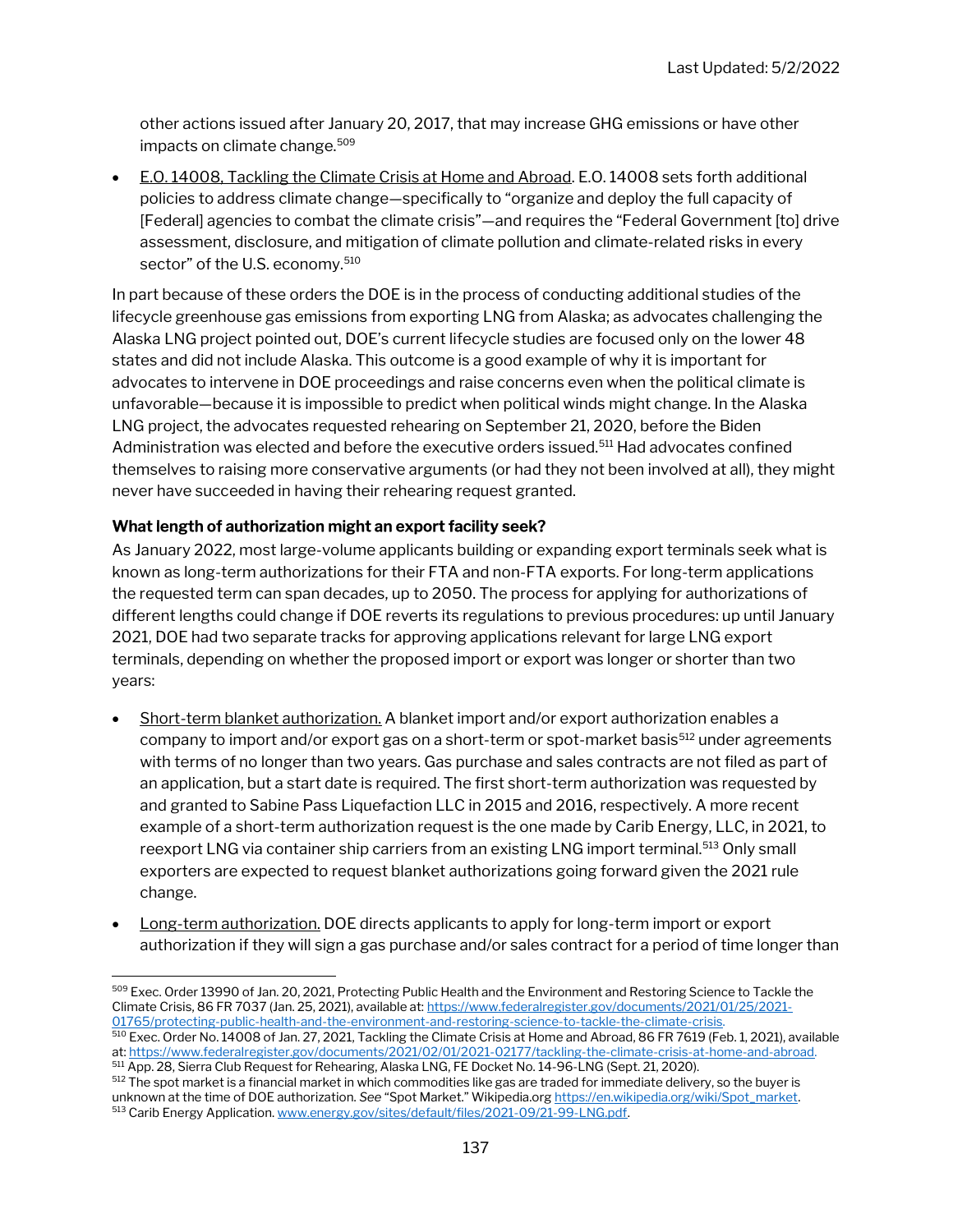two years. DOE's regulations (10 C.F.R. § 590.202) require an applicant to submit in its application the contract(s) with the identity of the sellers of gas, the markets in which the gas is to be sold, and the terms of the sale agreement(s)along with a start date; however in practice DOE has allowed applicants to submit these specifics **after** DOE has authorized the total volume to be exported. Under DOE's current rules, an applicant can request authorization to export up to 2050.

In 2021, the Trump Administration did away with the distinction between long-term and short-term authorizations for exports. With this policy, entitled "Including Short-Term Export Authority in Long-Term Authorizations for the Export of Natural Gas on a Non-Additive Basis," DOE discontinued its practice of issuing separate long-term and short-term authorizations under NGA section 3 for exports of gas from the same facility.<sup>514</sup> DOE instead established a practice that all long-term authorizations to export domestically produced gas—including LNG, compressed gas, and compressed gas liquid—will include authority to export the same approved volume via transactions with terms of less than two years on a non-additive basis (including non-additive commissioning volumes exported prior to the start of a facility's commercial operations). In other words, volumes sold in the short-term and long-term are bundled together in one order.

# Step-by-step, how does DOE satisfy its responsibilities and how do I participate?

# How does an applicant apply for authorization to export gas?

DOE maintains a "How to Obtain Authorization to Import and/or Export Natural Gas and LNG" webpage that is a good place to start for understanding the application process: https://www.energy.gov/fe/services/natural-gas-regulation/how-obtain-authorization-import-andorexport-natural-gas-and-lng.

The first formal step an applicant takes is to file an application with the DOE. Applicants that have not previously registered with DOE must create an account. DOE has an online portal for applicants submitting short-term blanket (2-year) authorizations.<sup>515</sup> Long-term export and import applications cannot use the Portal and must be submitted in hard copy or electronically.<sup>516</sup>

Note that before the DOE application is formally filed, the applicant may have approached DOE informally and/or as part of its FERC certification process—the applicant's filings with FERC may reveal details about DOE and the applicant's interactions that would not otherwise be apparent from the DOE docket.

# What must the application include?

DOE's application process is much simpler than FERC's, and the simplified application reflects that. The contents of an application are described in 10 C.F.R. § 590.202. If known at the time, it must identify all participants in the transaction, including the parent company and any corporate or other affiliations among the participants.<sup>517</sup> Each application "shall" contain "a statement describing the action sought from FE [now renamed DOE's Office of Fossil Energy and Carbon Management), the

<sup>514</sup> The rule can be found here: 86 FR 2243-46 (published Jan. 12, 2021)

https://www.federalregister.gov/documents/2021/01/12/2020-28599/including-short-term-export-authority-in-long-termauthorizations-for-the-export-of-natural-gas-on-a.

<sup>515</sup> See "Import/Export Authorization Portal for Natural Gas User Manual," FECM, April 2019, Version 1.2. https://fossil.energy.gov/fergas-fe/docs/Portal\_User\_Manual\_v\_1\_2.pdf.

<sup>516</sup> FECM. "How to Obtain Authorization to Import and/or Export Natural Gas and LNG." https://www.energy.gov/fecm/howobtain-authorization-import-andor-export-natural-gas-and-lng.

<sup>517</sup> 10 C.F.R. § 590.202(b)(3).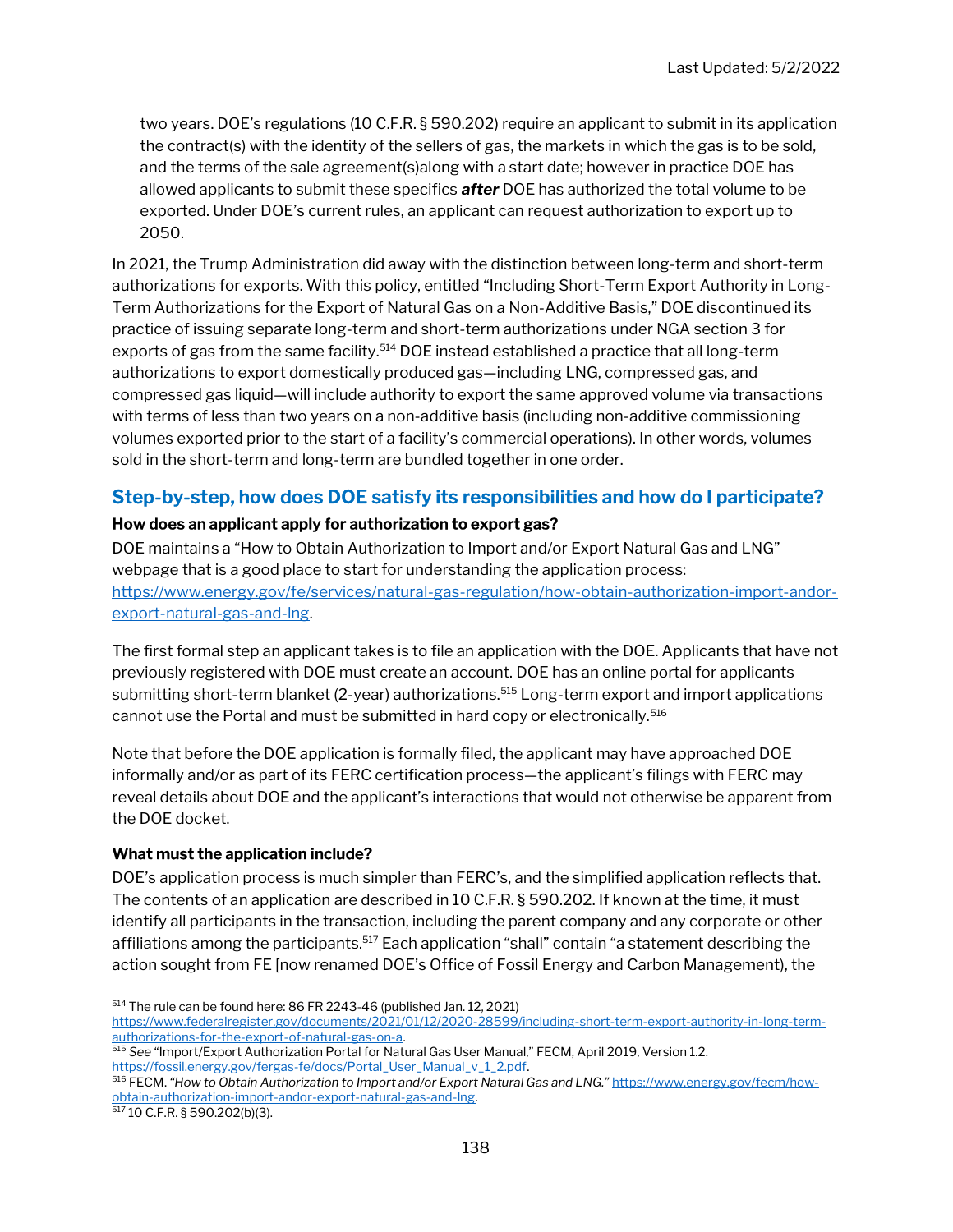justification for such action, including why the proposed action is not inconsistent with the public interest."<sup>518</sup> The application also must address the potential environmental impact of the project and, to the extent possible, list and describe any environmental assessments or studies being performed on the proposed gas project. The application must be updated as the status of any environmental assessments change.<sup>519</sup>

Each application filed with DOE must be accompanied by a \$50 filing fee.<sup>520</sup> Applications must be filed at least 90 days before the proposed import or export—an applicant that wishes to obtain faster authorization must show good cause for why the process should be expedited.<sup>521</sup>

Once DOE receives an application, it assigns the project a docket number (e.g., 21-98-LNG is the Freeport LNG expansion docket number). Any additional information submitted to DOE related to this project (e.g., intervention motions, comments) must reference this docket number.

### Where can I find the docket information for an applicant's DOE filings?

The docket information for an applicant's DOE filings is available here, searchable by year application filed and year application granted: https://www.energy.gov/fe/articles/electronic-docket-room-edocket-room. Bookmark this page if you will be challenging multiple projects.

To find a specific project, it is probably easiest to use the first section of the database to search by the year the application was filed.<sup>522</sup>

### First expand the date range of interest:

| <b>E-DOCKET DATABASE</b>                                                                                                                                                                                                                                                                                                 |
|--------------------------------------------------------------------------------------------------------------------------------------------------------------------------------------------------------------------------------------------------------------------------------------------------------------------------|
| Please note, to begin your search using the database, select the 'Show' dropdown tab beside "Search<br>Criteria", in order to show your search options. If you need any additional assistance with<br>nagivating this database, email the docket room. (Click to view information on how to obtain an<br>authorization.) |
| APPLICATIONS, INCLUDING LNG EXPORT, COMPRESSED NATURAL GAS (CNG); RE-EXPORTS &<br>LONG-TERM NATURAL GAS, SUBMITTED TO THE DOE BY YEAR                                                                                                                                                                                    |
| 2021 - 2020                                                                                                                                                                                                                                                                                                              |
| • 2021<br>2020                                                                                                                                                                                                                                                                                                           |

As of January 2022, clicking on a year (e.g., 2021) navigates to a new screen listing the applications that have been filed thus far this year (two, as of Nov. 2, 2021). Clicking on "Docket Index" opens a new webpage with the docket information for each project.<sup>523</sup>

<sup>518</sup> 10 C.F.R. § 590.202(a) (emphasis added).

<sup>519</sup> 10 C.F.R. § 590.202(b)(7).

<sup>520</sup> 10 C.F.R. § 590.207.

<sup>521</sup> 10 C.F.R. § 590.201(b).

<sup>522</sup> https://www.energy.gov/fecm/articles/electronic-docket-room-e-docket-room.

<sup>523</sup> "2021 LNG Export, Compressed Natural Gas (CNG), Re-Exports & Long Term -LNG"

https://www.energy.gov/fecm/articles/2021-lng-export-compressed-natural-gas-cng-re-exports-long-term-lng.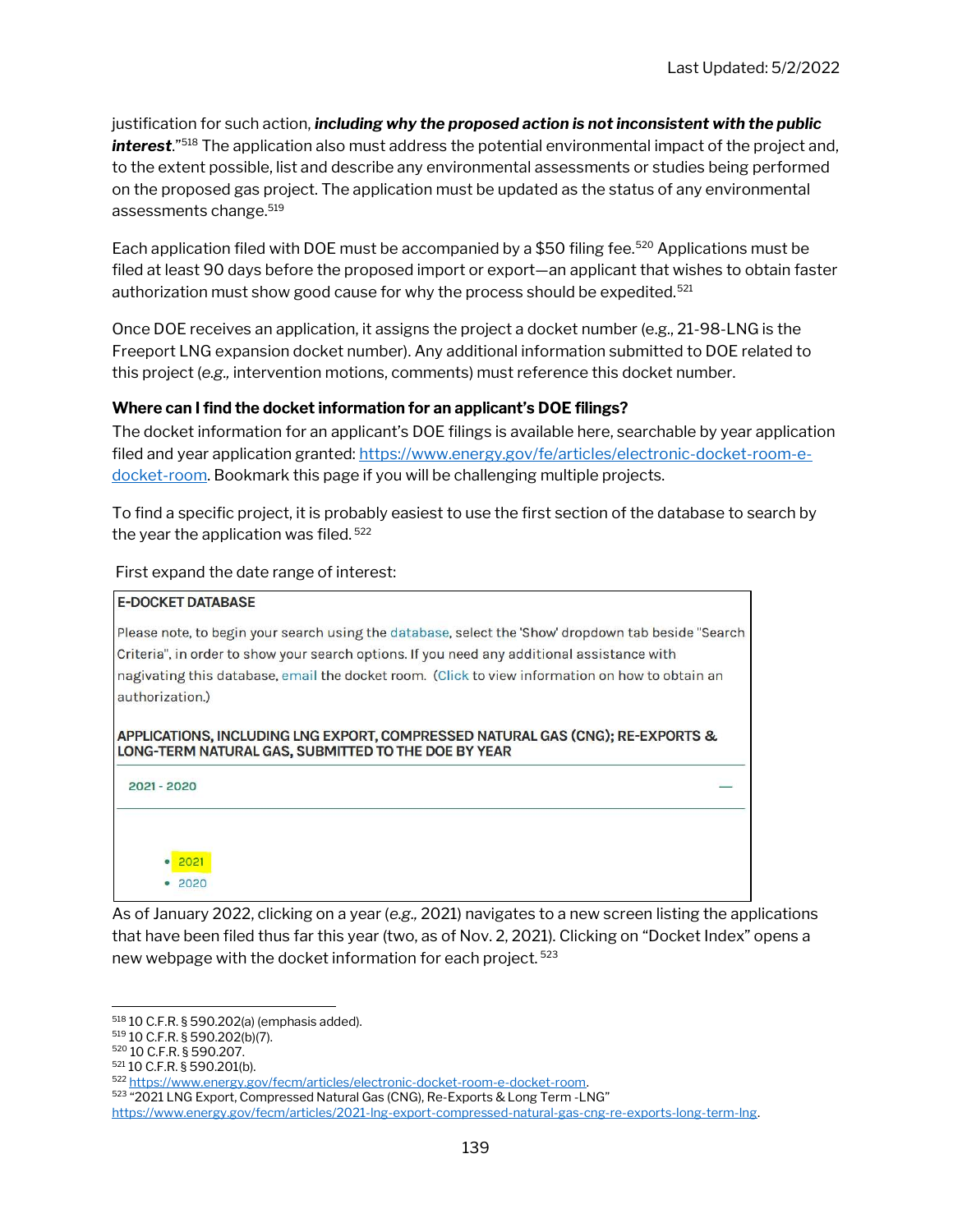|                           |            | Office of Fossil Energy and Carbon Management »                                                                                                   |             |                                                                                                                                               |                               |                                                                                                                                                                                                      |  |
|---------------------------|------------|---------------------------------------------------------------------------------------------------------------------------------------------------|-------------|-----------------------------------------------------------------------------------------------------------------------------------------------|-------------------------------|------------------------------------------------------------------------------------------------------------------------------------------------------------------------------------------------------|--|
|                           |            | 2021 LNG Export, Compressed Natural Gas (CNG), Re-Exports & Long Term -LNG                                                                        |             |                                                                                                                                               |                               |                                                                                                                                                                                                      |  |
|                           |            | contacting the Docket Room at 202-586-9478 or email at fergas@hq.doe.gov.<br>All application link files are in PDF format and require pdf viewer. |             |                                                                                                                                               |                               | Please note: To view the complete docket listing, please click the 'Docket Index' link pertaining to a<br>particular docket. Docket Indexes and Service Lists that are not listed can be obtained by |  |
| <b>DOCKET</b><br>NO.      | DATE FILED | IMPORT/EXPORT                                                                                                                                     | COUNTRY     | <b>APPLICANT</b>                                                                                                                              | <b>DOCKET</b><br><b>INDEX</b> |                                                                                                                                                                                                      |  |
| $21 - 98 -$<br>LNG        | 09/10/2021 | Export                                                                                                                                            | <b>NFTA</b> | Freeport LNG<br>Expansion,<br>L.P., FLNG<br>Liquefaction,<br>LLC, FLNG<br>Liquefaction<br>2. LLC and<br><b>FLNG</b><br>Liquefaction<br>3. LLC | <b>Docket</b><br>Index        |                                                                                                                                                                                                      |  |
| $21 - 99 -$<br><b>LNG</b> | 09/14/2021 | Re-export                                                                                                                                         | FTA/NFTA    | Carib Energy<br>(USA) LLC                                                                                                                     | Docket<br>Index               |                                                                                                                                                                                                      |  |

After a short description of the project and the application, there will be an identification of the cumulative impact studies and environmental documents on which DOE will rely in deciding whether to grant the application.<sup>524</sup> At the end of the page will be the table with the docket entries. The docket should contain a copy of the export application<sup>525</sup> and the notice of application (if non-FTA exports are requested),<sup>526</sup> which contains important information on when and how to comment and intervene.

# How do I sign up for notifications of filings?

As of January 2022, the only way to get automatic notifications of filings in a certain docket is to file a motion to intervene during the intervention period specified in the Notice of Application.

### When and how do I comment on an open docket?

The comment period will be defined in the notice of application, which is published in the Federal Register and on the docket for the project. The comment period should be no less than 30 days, and has typically been 60 days.

The notice of application will also explain how to file comments. During the COVID-19 pandemic, DOE has switched to only accepting electronic submissions, unless a commentor finds this an undue hardship, at which point they are directed to reach out to DOE for alternative options. Once the

<sup>524</sup> See, e.g., "Freeport LNG Expansion, L.P., FLNG Liquefaction, LLC, FLNG Liquefaction 2, LLC and FLNG Liquefaction 3, LLC -FE Dkt. No. - 21-98-LNG" https://www.energy.gov/fecm/articles/freeport-lng-expansion-lp-flng-liquefaction-llc-flngliquefaction-2-llc-and-flng.

<sup>525</sup> See e.g., "Application For Long-Term Authorization To Export Liquefied Natural Gas To Non-Free Trade Agreement Nations" FE Docket No. 21-98-LNG (Freeport LNG Expansion, L.P.) https://www.energy.gov/sites/default/files/2021-09/21- 98-LNG.pdf.

<sup>526</sup> See e.g., "Notice of Application" 86 FR 56,258 (FE Docket No. 21-98-LNG) https://www.energy.gov/sites/default/files/2021-10/2021-22018\_FE\_NOA\_Freeport%20LNG%20Expansion%20LP.pdf.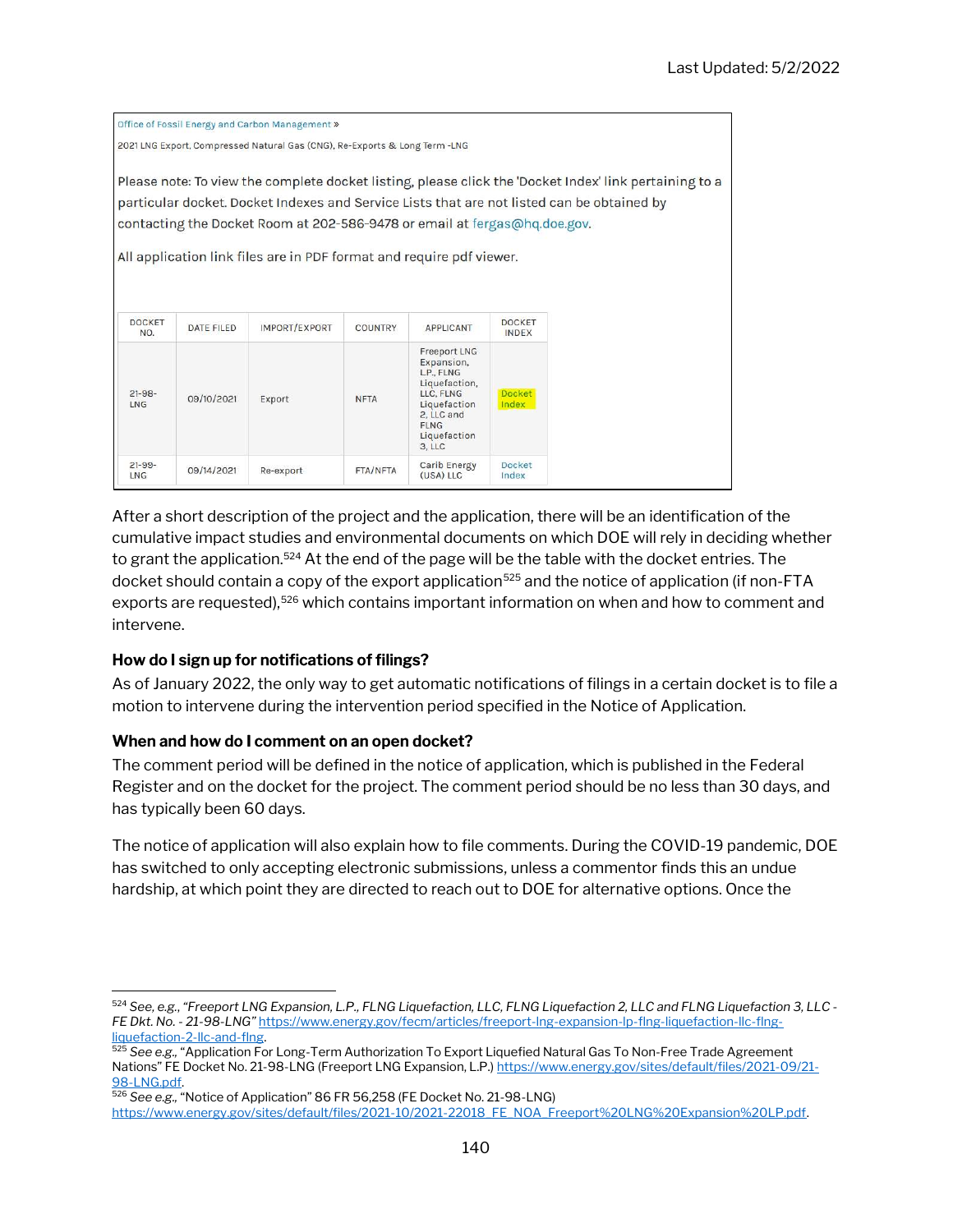pandemic is resolved, DOE anticipates that it will again accept postal mail and hand delivery of comments.<sup>527</sup>

As for electronic submissions, unlike FERC's process, there is no e-filing system in place as of January 2022. Instead, commentors and would-be intervenors have been directed to email all filings directly to fergas@hq.doe.gov (make sure this is still the correct address to use for your project!).<sup>528</sup> All filings must include a reference to the Docket Number or the application title—the notice will describe the specific information that must be included. The notice will also describe any other rules on how to file supporting material, and whether hyperlinks in comments are allowed (which recently have **not** been permitted). To make sure that the filing has been received, it is good practice to request and receive a confirmation that it has been received. The filing should eventually be visible on the public docket, but there may be some delay before it is posted.

There may be multiple comment periods for one project. For example, if the applicant amends its application, a new notice will issue, and the comment period will reopen for comments on the requested amendment. Would-be commentors should not delay in hopes that a new comment period opens!

### WARNING

Do not rely on DOE's general "Dockets Open for Public Comment" page<sup>529</sup> to check for dockets that are accepting comments-instead use the E-Docket Room<sup>530</sup> and check docket by docket. DOE does not appear to have updated the "Dockets Open for Public Comment" page since 2014!

### What is the difference between a comment and a protest?

DOE allows anyone to file a comment or a protest in response to an application. Neither will grant an advocate the same rights as an intervention, but unlike a comment, the filing of a protest is one way to convert a proceeding into a contested proceeding,<sup>531</sup> triggering the need for merits-related conversations between the applicant and DOE to go on the record.<sup>532</sup> Also unlike a comment, a protest must be served on the applicant.<sup>533</sup> Comments can simply be sent to the DOE by the means described in the notice.

An example answer and protest to the Jordan Cove application amendment filed by Sierra Club can be found in Appendix 26 and online at:

<sup>527</sup> See, e.g., Notice of Application on Docket No. 21-98-LNG. 86 FR 56,259 (Oct. 8, 2021) ("DOE is currently accepting only electronic submissions at this time. If a commenter finds that this change poses an undue hardship, please contact Office of Resource Sustainability staff at (202) 586–2627 or (202) 586–4749 to discuss the need for alternative arrangements. Once the Covid–19 pandemic health emergency is resolved, DOE anticipates resuming all of its regular options for public comment submission, including postal mail and hand delivery/courier.").

 $528$  Sometimes comments can be filed through the project's listing on https://www.regulations.gov/. (You can search by agency and name). No other motions can be submitted this way—they must be submitted in the manner described by in the notice. 529 "Dockets Open for Public Comment" (April 9, 2014) https://www.energy.gov/fecm/downloads/dockets-open-publiccomment (listing no dockets despite Freeport LNG's export application being open at this time).

<sup>530</sup> https://www.energy.gov/fecm/articles/electronic-docket-room-e-docket-room. <sup>531</sup> 10 C.F.R. § 590.102(b) (defining "contested proceeding").

<sup>532</sup> 10 C.F.R. § 590.108.

<sup>533</sup> 10 C.F.R. § 590.107(a).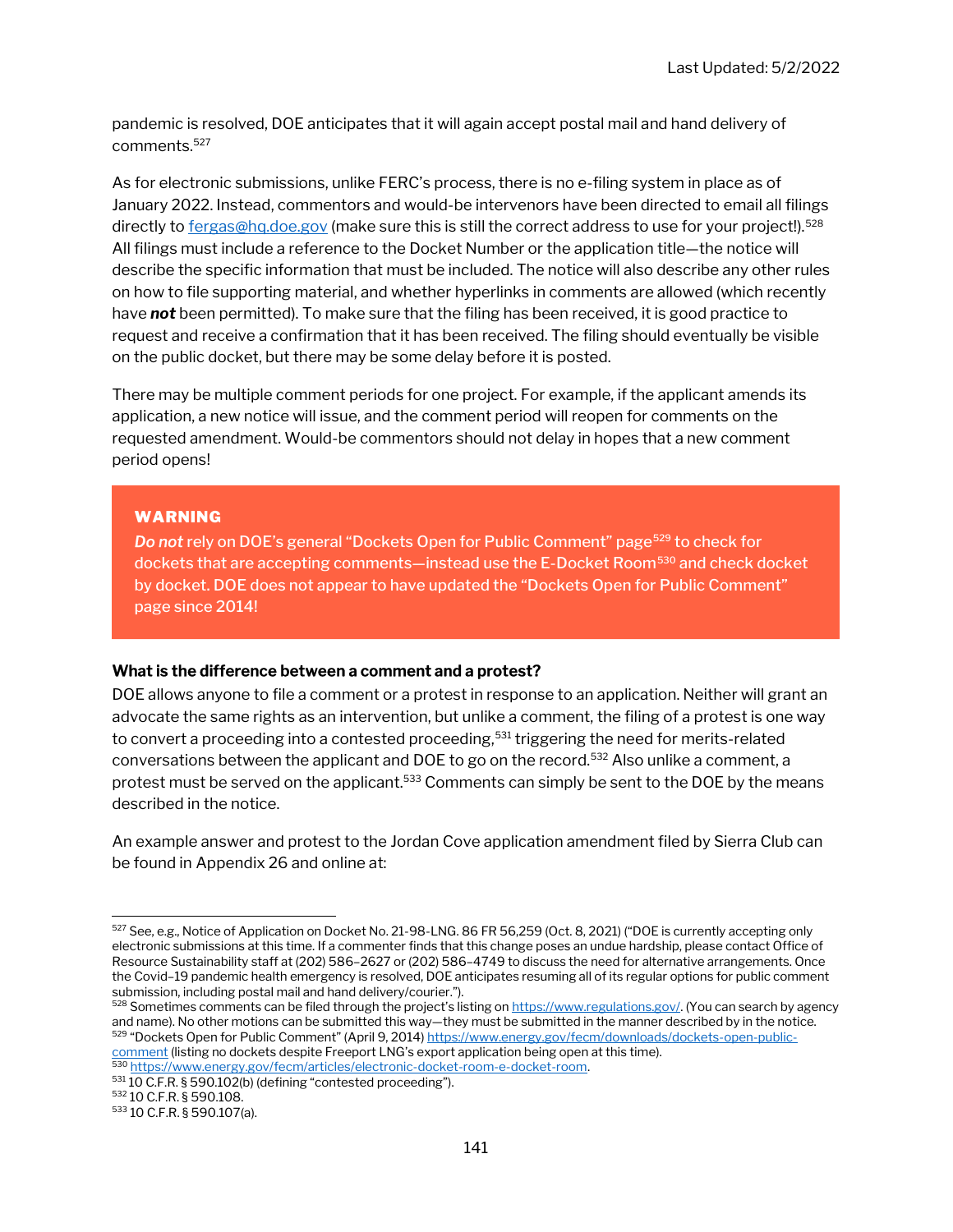# https://fossil.energy.gov/ng\_regulation/sites/default/files/programs/gasregulation/authorizations/2 012/applications/March 23\_2016\_12-32-LNG/SC\_MOI\_03\_23\_16.pdf.

## How do I file a motion to intervene?

Motions to intervene may be filed at any time following the filing of an application, but no later than the date fixed for filing such motions in the notice of application (or subsequent DOE order). Late intervention motions are only granted for good cause. Advocates should intervene as soon as possible to avoid a procedural fight that they might lose for failure to show good cause for the delay. In addition, late intervenors must accept the record in the proceeding as-is before their intervention.<sup>534</sup>

The motion to intervene should include the facts supporting all rights and interests the intervenor has in the proceeding because "participation of the intervenor shall be limited to matters affecting asserted rights and interests specifically set forth in the motion to intervene."<sup>535</sup> A motion to intervene must state, to the extent known, the position taken by the advocate (e.g., opposed to the authorization requested) and the factual and legal basis for such positions (e.g., the Natural Gas Act, the public interest review, DOE's regulations, NEPA, and the APA) to advise the parties and the DOE as to the specific issues of policy, fact, or law to be raised or controverted.<sup>536</sup> It need not be a long document (2-3 pages), but often it is combined with comments or a protest, so previous examples may appear long at first glance. A few example motions to intervene from the Jordan Cove Project are found in the Appendix:

- Appendix 29 (Motion to Intervene, Protest, and Comment) filed by Sierra Club: https://fossil.energy.gov/ng\_regulation/sites/default/files/programs/gasregulation/authorization s/2012/applications/sierra\_club08\_06\_12.pdf.The motion to intervene is pages 1-3; the remainder is the Club's protest and comments.
- Appendix 31 (Motion to Intervene and Protest) filed by the American Public Gas Association: https://fossil.energy.gov/ng\_regulation/sites/default/files/programs/gasregulation/authorization s/2012/orders/apga08\_06\_12.pdf.

Any party may file an answer to any motion (including a motion to intervene) up to 15 days after the motion is filed. Advocates should expect the applicant to file such an answer to intervention motions because DOE's regulations state that failure to answer is deemed a waiver of any objection to the intervention.<sup>537</sup> Advocates are encouraged to request in the original motion to intervene that they be given a chance to reply if any party answers opposing the motion.<sup>538</sup> DOE is likely to grant a timely motion to intervene even if it is answered, but an untimely motion may not be so lucky.

Note that filings are typically due at DOE by 4:30 PM Eastern **Time** on the date outlined in the relevant notice. This is different from at FERC, which has a 5:00 PM Eastern Time deadline. Late filings will seldom be considered. Preserve your rights; file early!



<sup>534</sup> 10 C.F.R. § 590.303(h).

<sup>535</sup> 10 C.F.R. § 590.303(g).

<sup>536</sup> 10 C.F.R. § 590.303(c).

<sup>537</sup> 10 C.F.R. § 590.303(e).

<sup>538</sup> Cf. 10 C.F.R. §§ 590.302, 590.310 (allowing for procedural motions and briefing in these cases).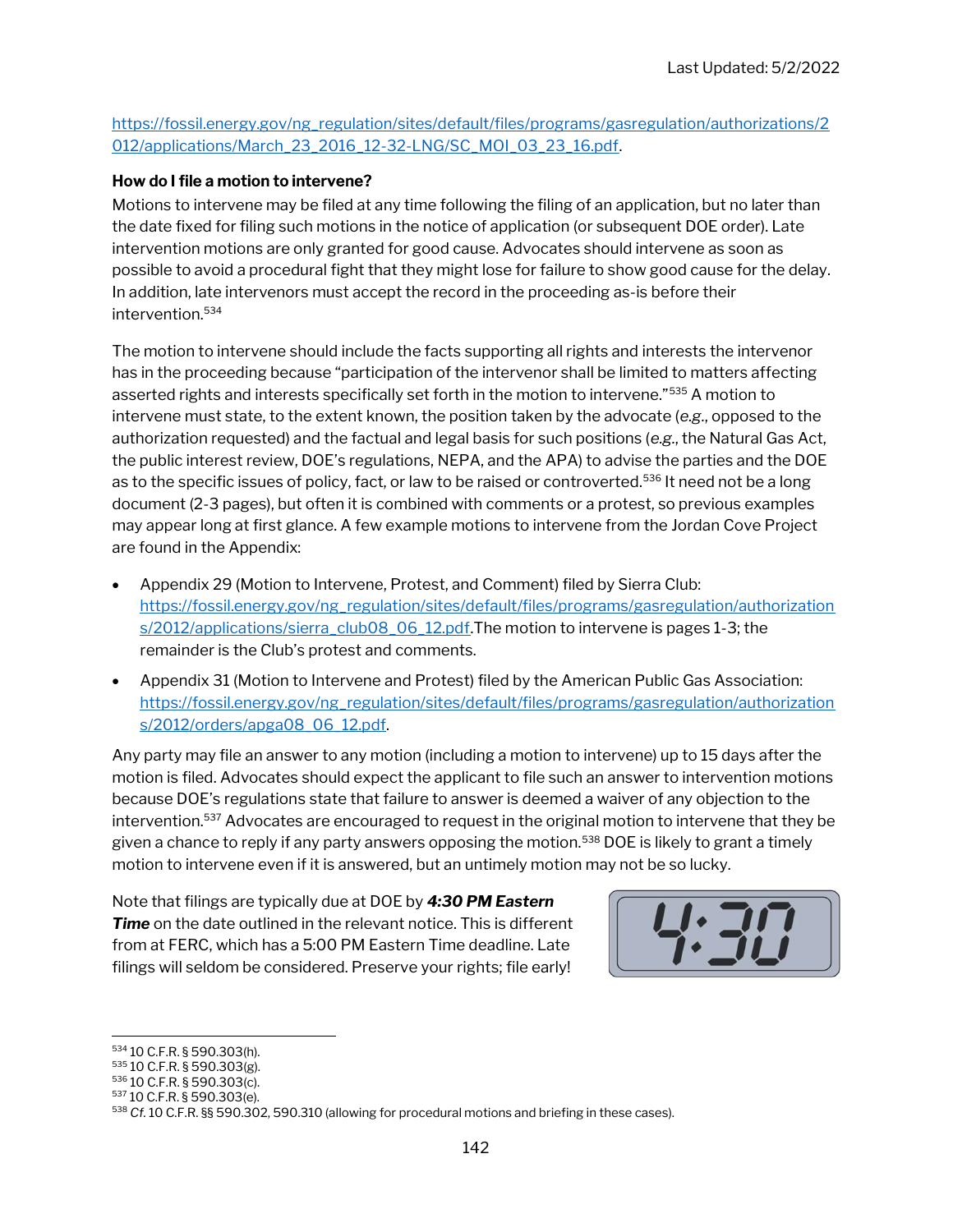### What are my rights and responsibilities as an intervenor?

By intervening, you become a "party" to the application process,<sup>539</sup> and you gain certain rights and responsibilities. Only parties may request additional procedures, like conferences, oral presentations, or trial-type hearings. Only parties may apply for rehearing of a DOE order on the applications. Parties may also conduct discovery (i.e., get information from an applicant about their project or application beyond what they have disclosed) on other parties through the use of written interrogatories or production of documents, with the DOE being the arbitrator of discovery procedure disputes as they arise.<sup>540</sup> Parties may also seek admissions of facts from other parties. If you are contemplating using these tools to seek information from an applicant, make sure to consult legal counsel because discovery motions like this can be difficult to draft well without prior experience.

Intervenors will be added to the "service list" for the project and will be sent a copy of all documents filled in the docket. Intervenors must send ("serve") a copy of all documents they file to everyone else on the service list. This includes the motion to intervene, comments, and the application for rehearing. People on the service list include the applicant, consulting agencies (if any) and other intervenors. The service list for each project can be found using the DOE docket number here: https://fossil.energy.gov/fergas-fe/#/serviceList. DOE's regulations do not allow service by email.<sup>541</sup> Advocates are encouraged to request that DOE allow service by email.<sup>542</sup> DOE has agreed to such a request in the past,<sup>543</sup> which has saved the parties time and money.

### How does intervention make the process more transparent?

Intervention is the best way to convert the application process to a "contested proceeding." In a contested proceeding, DOE may no longer keep its communications with the applicant private. Instead, it must make accessible to the public any off-the-record communication that is relevant to the merits of a proceeding.<sup>544</sup> The docket entry for these communications are normally tagged as "off-the-record."<sup>545</sup> Off-the-record communications may also be comments received from interested parties.

If you suspect there are off-the-record conversations not being placed on the docket, a FOIA request may help. It is important to tailor the FOIA request to meet the requirements of DOE's FOIA request regulations: 10 C.F.R. Part 1004 et seq.<sup>546</sup> (See also Chapter 6 Section C.12 (Corps FOIA requests) for general advice on drafting FOIA requests and sample FOIA requests for a variety of agencies.)

### What's the deadline to request that DOE conduct a conference, oral presentation, or trial-type proceeding as part of its review process, and what should that request include?

If an advocate wants to request that DOE conduct a conference, oral presentation, or trial-type proceeding before deciding on the application, the advocate **must** do so during the comment period,

<sup>544</sup> 10 C.F.R. § 590.108 ("Off-the-record communications").

<sup>539</sup> 10 C.F.R. § 590.102(l).

<sup>540</sup> 10 C.F.R. § 590.305.

<sup>&</sup>lt;sup>541</sup> 10 C.F.R. § 590.107(c) (allowing for service by hand, certified mail, registered mail, or regular mail).

<sup>&</sup>lt;sup>542</sup> As a motion or under the DOE's own powers at 10 C.F.R. § 590.310 to provide for additional procedures.

<sup>543</sup> Order Allowing Electronic Service in Proceeding, FE Docket No. 12-32-LNG (Jordan Cove Project) (Aug. 10, 2018) https://fossil.energy.gov/ng\_regulation/sites/default/files/programs/12-32-LNG\_Jordan\_Cove\_081018.pdf.

<sup>545</sup> See e.g., https://www.energy.gov/fecm/downloads/record-communication-jordan-cove-energy-project-lp-fe-dkt-no-12-32-lng.

<sup>546</sup> For DOE's web portal for FOIA requests, see https://www.energy.gov/management/freedom-information-act.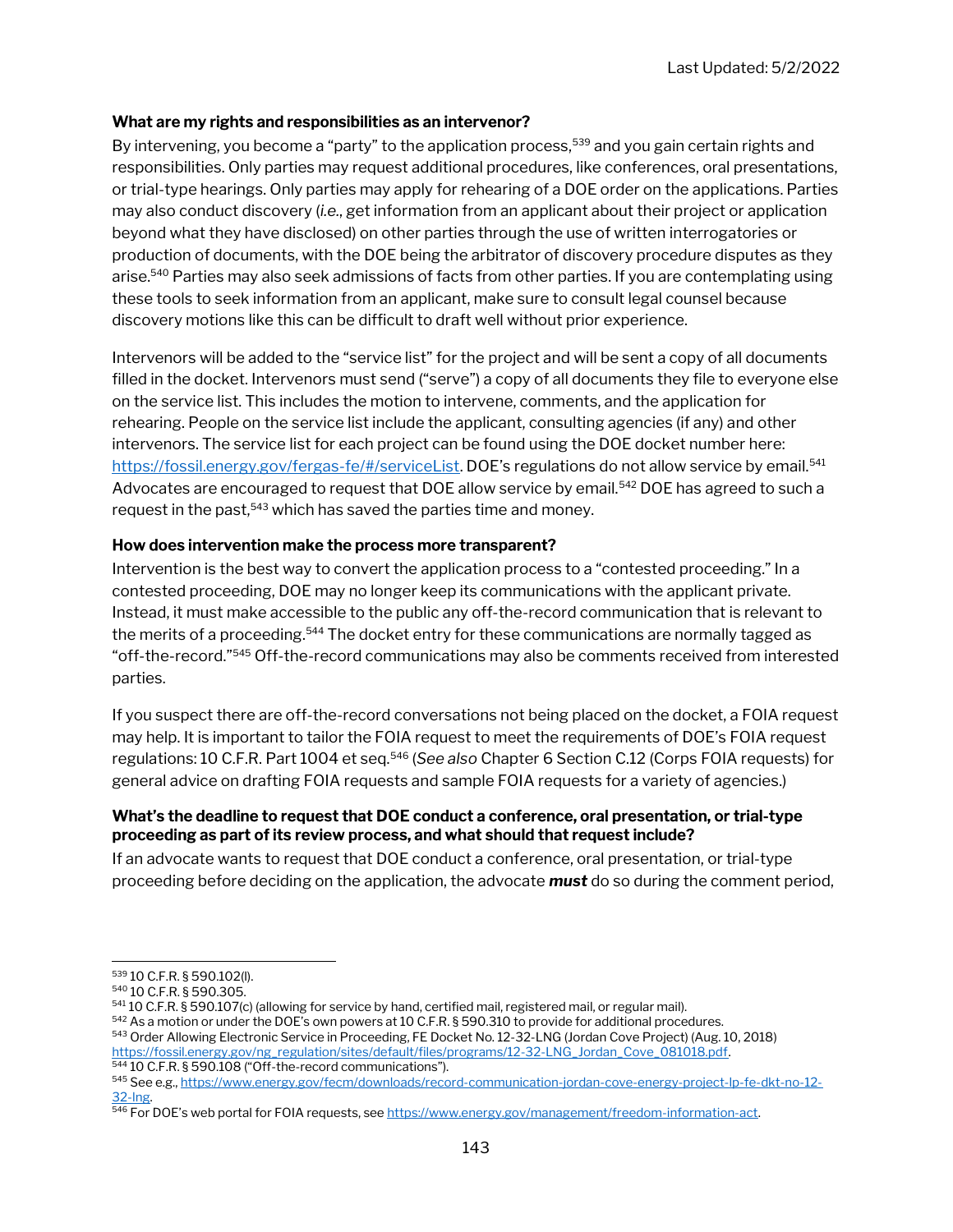or risk forever waiving the option to request these additional procedures.<sup>547</sup> So that DOE does not overlook this request, advocates are encouraged to make this request in a separate motion, not the motion to intervene, and include the information required by DOE for requests for conference (10 C.F.R. § 590.311), oral presentations (10 C.F.R. § 490.312), and trial-type hearings (10 C.F.R. § 590.313). Only advocates that have intervened (thereby becoming "parties") may request these additional procedures.

Any request for a **conference** should demonstrate why the conference would materially advance the proceeding. Any request for an **oral presentation** should identify the substantial question of fact, law, or policy at issue, show that it is material and relevant to a decision in the proceeding, and demonstrate why an oral presentation is needed. Any request for a **trial-type hearing** must show that there are factual issues genuinely in dispute that are relevant and material to a decision and that a trial-type hearing is necessary for a full and true disclosure of the facts.<sup>548</sup>

DOE must rule on a motion for additional procedures like a conference, oral presentation or trial-type proceeding. Unlike for other motions, motions for additional procedures are not denied by default after a certain amount of time passes.<sup>549</sup> If DOE agrees that additional procedures are appropriate, it will file another notice in the Federal Register and the docket as to what those procedures will be.<sup>550</sup>

# How likely is it that DOE grants additional procedures, and if it does, what should I expect?

DOE has not granted additional procedures like a conference, oral presentation or trial-type proceeding in the past. Significant pressure would likely need to be placed on the agency to change this predilection. If a request for a conference, oral presentation, or trial-type proceeding is granted, it is very important to read 10 C.F.R. Subpart C "Procedures" and then work with an attorney experienced with advocacy in front of the DOE or other federal agency on LNG projects.<sup>551</sup> Even if the request is not granted, the making of the request itself may help elevate public and political scrutiny of the project.

However, DOE has granted other sorts of additional procedures, such as requests to allow service by email and extensions of time to file comments or answer. DOE has even allowed an answer to an request for rehearing, which isn't normally considered.<sup>552</sup> Advocates should not hesitate to request

 $547$  10 C.F.R. § 590.205(b) ("Failure to request additional procedures at this time **shall** be deemed a waiver of any right to additional procedures should the Assistant Secretary decide to grant the application and authorize the import or export by issuing a final opinion and order in accordance with § 590.316.") (emphasis added).

<sup>548</sup> The Notice of Application may no longer include this detail describing what the additional procedures are and what an advocate must show to have one granted. Compare "Freeport LNG Development, L.P.;

Application for Blanket Authorization To Export Previously Imported Liquefied Natural Gas on a Short-Term Basis," 78 FR 35,263 at 65 (June 12, 2013) https://www.govinfo.gov/content/pkg/FR-2013-06-12/pdf/2013-13944.pdf (including these details) with "Freeport LNG Expansion, L.P.; FLNG Liquefaction, LLC; FLNG Liquefaction 2, LLC; and FLNG Liquefaction 3, LLC; Application for Long-Term Authorization To Export Liquefied Natural Gas to Non-Free Trade Agreement Nations," 86 FR 56,258-60 https://www.energy.gov/sites/default/files/2021-10/2021-

<sup>22018</sup>\_FE\_NOA\_Freeport%20LNG%20Expansion%20LP.pdf (omitting these details). This lack of transparency is another reason that it is so important to read the statute and regulations that DOE must follow, and not just rely on the case-by-case notices.

<sup>549</sup> See 10 C.F.R. § 590.302(c) ("Any motion, except for motions seeking intervention or requesting that a conference, oral presentation or trial-type hearing be held, shall be deemed to have been denied, unless the Assistant Secretary or presiding official acts within thirty (30) days after the motion is filed.").

<sup>550</sup> 10 C.F.R. § 590.206.

<sup>551</sup> 10 C.F.R. §§ 590.301-17.

<sup>552</sup> DOE did so when ruling on Sierra Club's rehearing request in Alaska LNG, likely because it was ruling adversely to the party requesting the answer (the applicant).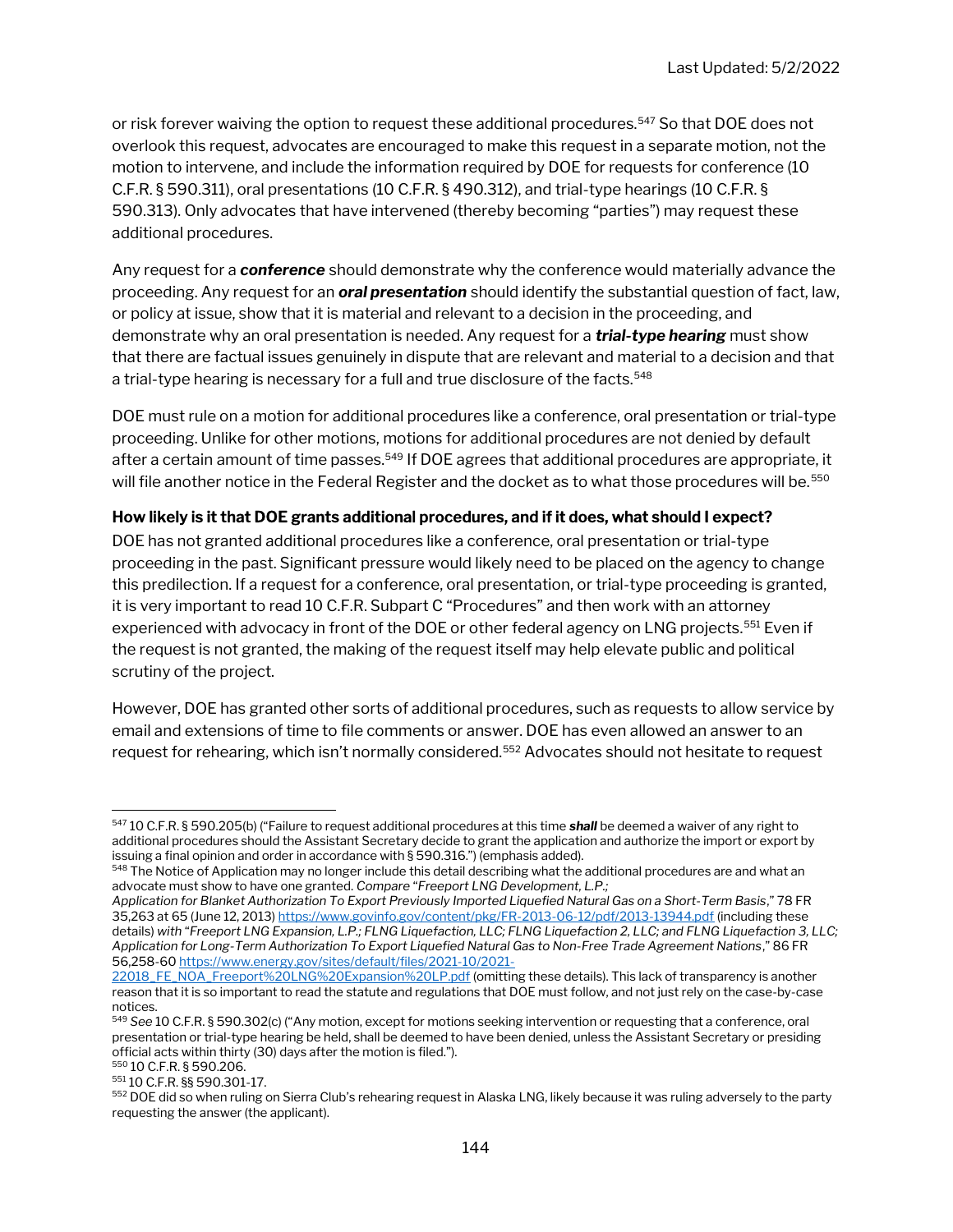any additional procedures that would be helpful in challenging the process and increasing its transparency.

# How do I file an application for rehearing DOE's order?

An application for rehearing of a final opinion and order, conditional order, or emergency interim order may be filed by any party within thirty (30) days after issuance.<sup>553</sup> This request must be filed timely to preserve an advocate's right to later litigate the authorization, if it stands.

It is important not to delay in filing an application for rehearing—to understand how DOE computes time, see 10 C.F.R. § 590.105 ("Computation of time"). Note also that unlike other agencies, DOE's business hours end at 4:30 pm E.T.<sup>554</sup> Anything filed later than that will be deemed to have been filed on the next regular business day.

The application for rehearing must state the alleged errors in the order and must set forth specifically the ground or grounds upon which the application is based. If an order is sought to be vacated, reversed, or modified by reason of matters that have arisen since the issuance of order, the matters relied upon shall be set forth with specificity in the application. The application shall also comply with the filing requirements of  $\S 590.103$ .<sup>555</sup> With very rare exceptions, only issues raised in the application for rehearing can be appealed to a federal court for review, so it is very important to consult with litigation counsel at the rehearing stage to ensure that all viable issues are preserved for the appeal.<sup>556</sup>

Two examples of applications for rehearing are in the Appendix, namely in Appendix 30 (Sierra Club's Request for Rehearing in the Jordan Cove Project)<sup>557</sup> and in Appendix 28 (Sierra Club's Request for Rehearing the Alaska LNG Project).<sup>558</sup>

The filing of an application for rehearing does not stay (i.e., pause) DOE's order;<sup>559</sup> an advocate must specifically request in the application that the order be suspended (and even if requested, is by no means guaranteed to be granted). DOE has discretion to not grant a stay of the order and may rule on the application without holding a hearing or requesting additional briefing.<sup>560</sup> No one may file an answer to a rehearing application (although a **motion** to answer would likely be allowed); however, on a case-by-case basis, DOE may allow the parties to file briefing or answers and may even order that a conference, oral presentation, or trial-type hearing be held on some or all of the issues presented by an application for rehearing.<sup>561</sup> For example, in the Alaska LNG rehearing proceeding, the applicant was allowed to file an answer, which DOE considered. But do not rely on DOE granting additional proceedings and hold back any arguments—whether DOE grants additional proceedings is up to the

<sup>553</sup> 10 C.F.R. § 590.501(a).

<sup>554</sup> 10 C.F.R. § 590.105.

<sup>555</sup> 10 C.F.R. § 590.501(b).

<sup>556 15</sup> U.S.C. § 717r(b) ("No objection to the order of the Commission shall be considered by the court unless such objection shall have been urged before the Commission in the application for rehearing unless there is reasonable ground for failure so to do.") Recall that "Commission" refers to DOE in this instance.

<sup>557</sup> https://www.energy.gov/sites/prod/files/2020/08/f77/Rehearing%20Request %20SC%208 5 20.pdf. <sup>558</sup> https://www.energy.gov/sites/prod/files/2020/09/f79/Rehearing%20request%20- %20Alaska%20LNG%20DOE%20SC.pdf.

<sup>559</sup> 10 C.F.R. § 590.502.

<sup>560</sup> 10 C.F.R. § 590.503.

<sup>561</sup> 10 C.F.R. § 590.505.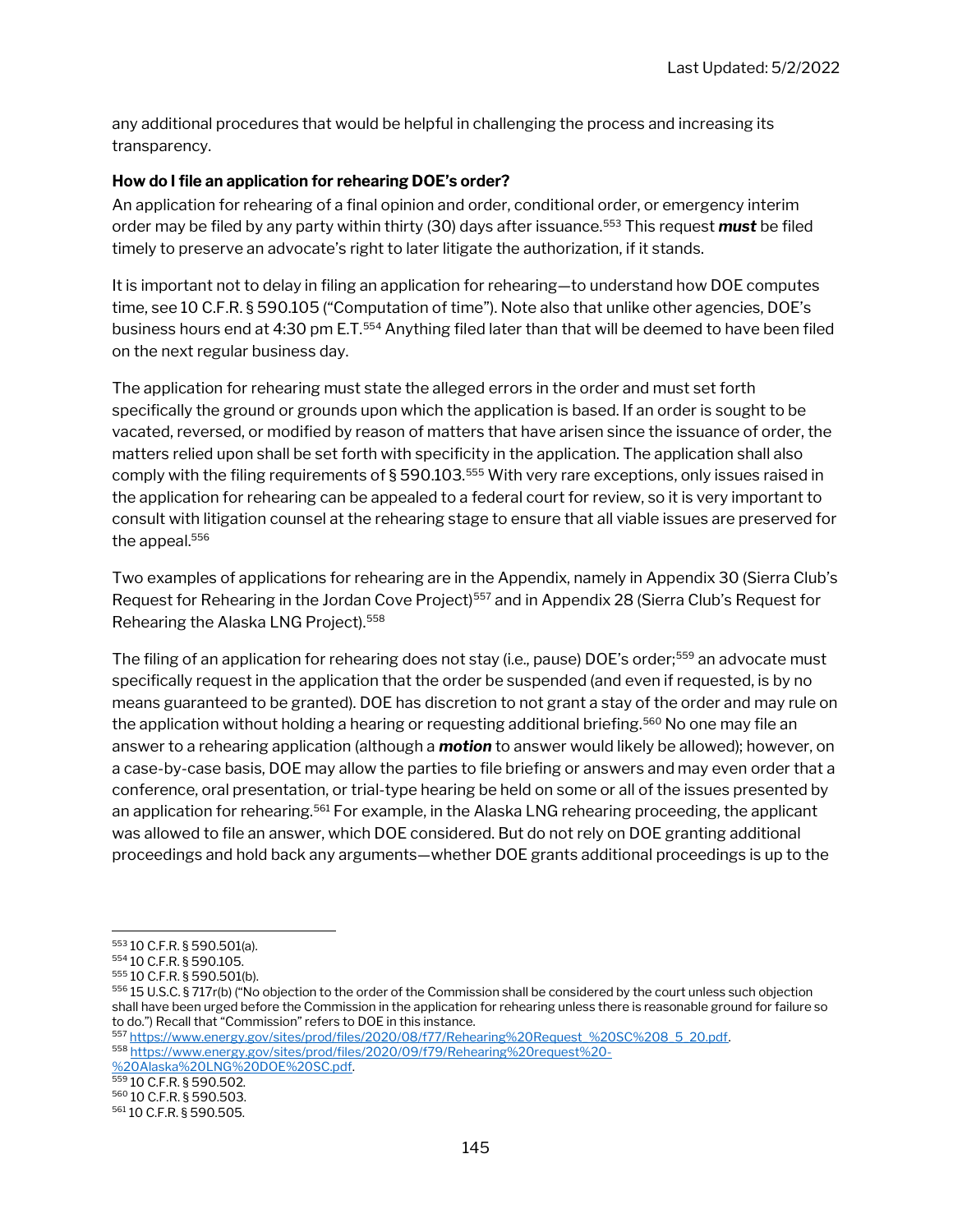discretion of DOE. Don't rely on DOE exercising its discretion in your favor if there is a way to make the point in a timely filing that DOE's rules require it to consider.

If DOE does not act on the rehearing application within thirty days, the application is deemed denied.<sup>562</sup> After that point, an advocate may appeal the DOE's order in federal court: either the D.C. Circuit or, if the advocate prefers, the local circuit court of appeals presiding over the location of the applicant's principal place of business—likely the Fifth Circuit for Texas and Louisiana applicants.<sup>563</sup> Note that most appeals that have the choice of the Fifth or D.C. Circuit end up in D.C.; the Fifth Circuit has a reputation for being more conservative and less receptive to environmental advocates' concerns.

# TIEBREAKING: WHAT IF THE CASE IS FILED IN BOTH CIRCUITS?

If one party seeking rehearing files in one circuit and the other files in another, the case will essentially be randomly assigned to one or the other. Thus, it's possible that you'll still end up in the Fifth Circuit even if you file in D.C.

Experienced litigation counsel can help you plan for and navigate this scenario!

This right to appeal after thirty days is triggered even if DOE has indicated that it will eventually act on the rehearing request (but hasn't yet).<sup>564</sup> If this happens, it can be helpful to appeal. Appealing puts a clock on DOE to issue its order because DOE may revise its order only up until the administrative record (i.e., the documents on the project's DOE docket) must be sent to and docketed with the reviewing court. In addition, a court may be more likely to stay DOE's order pending review than DOE itself may be—it is at least one more entity involved that has that power.

<sup>562</sup> 10 C.F.R. § 590.504.

<sup>563 15</sup> U.S.C. § 717r(b) ("Any party to a proceeding under this chapter aggrieved by an order issued by the Commission in such proceeding may obtain a review of such order in the court of appeals of the United States for any circuit wherein the naturalgas company to which the order relates is located or has its principal place of business, or in the United States Court of Appeals for the District of Columbia.") (emphasis added). Note that the reference to the "Commission" actually refers to the now-defunct Federal Power Commission. Since that agency was dissolved, DOE and FERC have stepped into its shoes for the purposes of implementing the different parts of the NGA and thus references to the Commission here apply to both FERC and DOE. This is why § 717r(b) governs judicial review, and not § 717r(d)(1) (providing for review of actions by federal agencies other than "the Commission").

<sup>&</sup>lt;sup>564</sup> DOE recognized an intervenor's right to do just that in its Rehearing Order on the Alaska LNG Project. See https://www.energy.gov/sites/default/files/2021-04/ord3643b.pdf ("consistent with Allegheny Defense Project [v. FERC, 964 F.3d 1, 3, 18-19 (D.C. Cir. 2020)], Sierra Club was permitted to consider its Rehearing Request 'deemed to have been denied' for purposes of judicial review when DOE did not issue an order on the Rehearing Request within 30 days.") (quoting 15 U.S.C. § 717r(a)).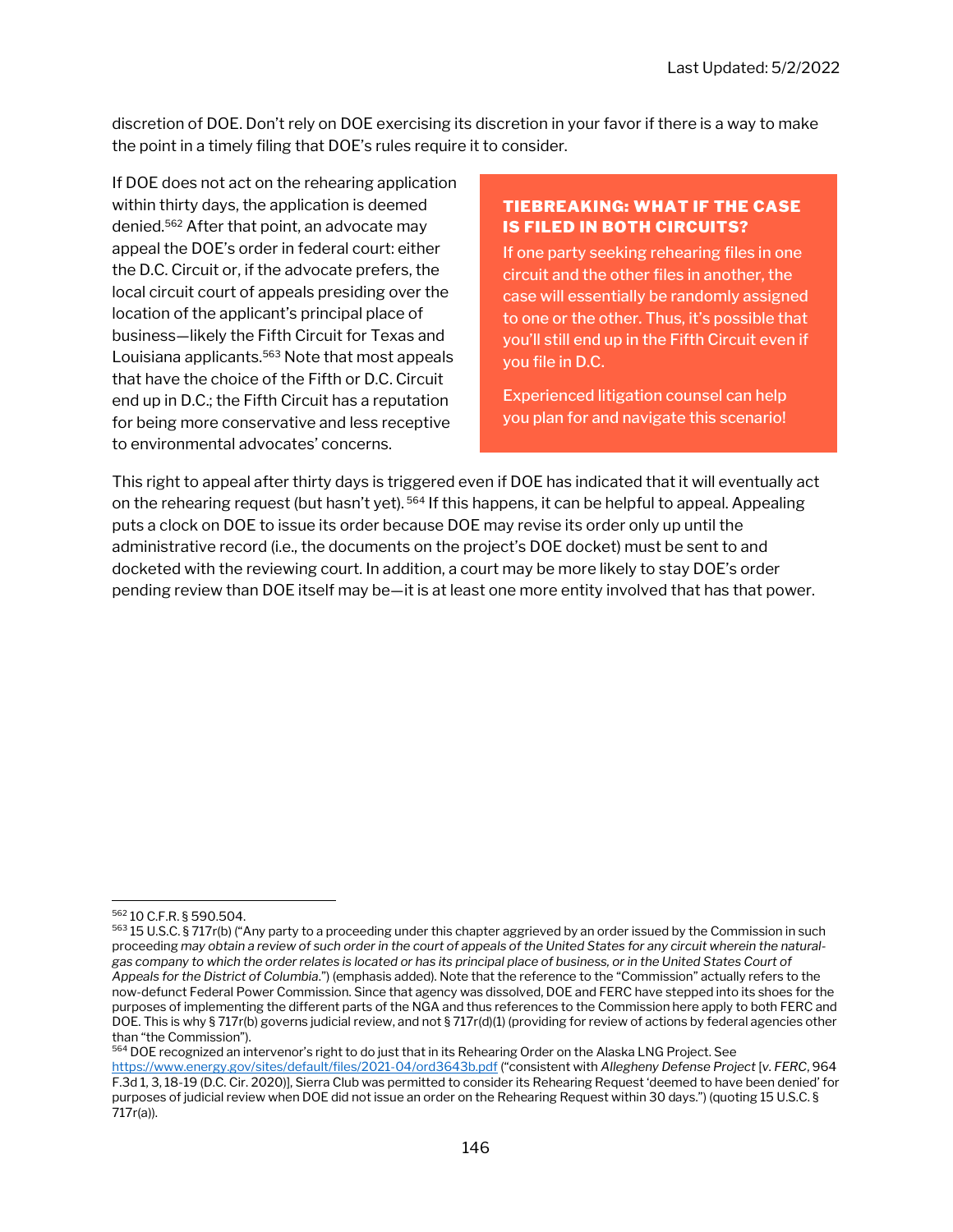### WARNING

DOE has recognized that there is an avenue in the NGA that would allow **anyone** (i.e., not just a "party") to request that an authorization be suspended or revoked even if that authorization is no longer subject to judicial review—i.e., if a court has upheld the authorization, or if the advocate has missed the deadline for a rehearing request and the order has become final without a judicial challenge.<sup>565</sup> Do not rely on this avenue to challenge a terminal! DOE has indicated that it "take[s] very seriously the investment-backed expectations of private parties and would not rescind a previously granted authorization except in the event of extraordinary circumstances."<sup>566</sup> Nor does DOE believe it would be bound to conduct a public-interest review in deciding on such a request—indeed, it does not believe the NGA sets forth *any* specific criteria for evaluating such requests.<sup>567</sup> The conclusion here should be: intervene ontime to preserve your rights as a party.

### How do I litigate a certification after rehearing is concluded?

As discussed in the section on rehearing above, advocates have a choice to litigate in the D.C. Circuit or in the Circuit where the applicant is located or has its principal place of business.<sup>568</sup> If parties file in both possible locations, the ultimate location will be assigned randomly.

Specific litigation strategy is beyond the scope of this guide because each case will depend on the specific facts of the application and the law in place at the time. It is imperative to seek experienced litigation counsel advice before pursuing a case to make sure the arguments you are bringing have not already been rejected by courts and will not prejudice other cases.

# What are some issues I can raise and what are example motions, comments from previous challenges?

As of January 2022, DOE's rules make it almost impossible to stop a project by simply commenting on and litigating a DOE authorization—but intervening and filing comments/protests are essential to preserve one's rights in case the law becomes more favorable in the middle of the authorization process. The issues identified below are just a few of those that should also be raised politically, to convince the current Administration to revisit DOE regulations and procedures and scrutinize export applications more heavily, in a manner closer to what the Natural Gas Act and NEPA intend. Without political change, challenging the DOE authorization process will remain extremely difficult.

### Foundational Studies.

To support its duty to conduct a public-interest review under the NGA, DOE relies heavily on the foundational economic and environmental studies it has conducted or commissioned (see Section 5.B.2). DOE is likely to update these studies in the coming years (as of January 2022, an environmental study on gas exported from Alaska is already underway<sup>569</sup>); participating in the

<sup>565</sup> Ltr. from Paula A. Gant (Deputy Assistant Secretary, Office of Oil and Natural Gas) to Senator Murkowski, Oct. 17, 2013, 2-3, https://www.energy.senate.gov/services/files/9E99E412-CE05-449D-8893-DC8D64C32D02 (citing 10 C.F.R. § 590.501(b) and 10 C.F.R. § 590.103).

<sup>566</sup> Supra, 3.

<sup>567</sup> Supra.

<sup>568</sup> 15 U.S.C. § 717r(b).

<sup>569</sup> Alaska LNG Project LLC - FE Dkt. No. - 14-96-LNG, E-Docket, https://www.energy.gov/fecm/articles/alaska-lng-project-llcfe-dkt-no-14-96-lng (last visited Mar. 31, 2022).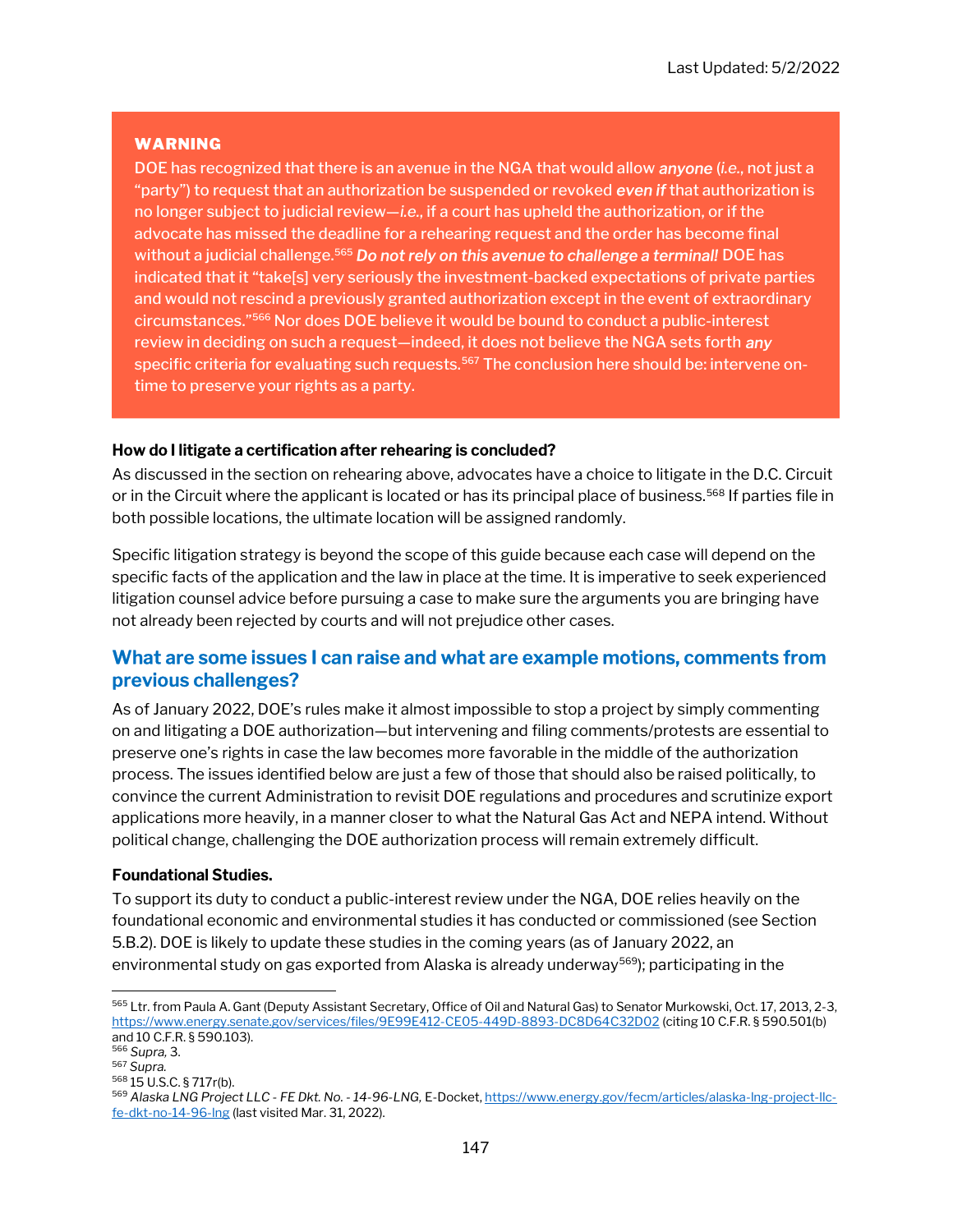comment period for these studies will be critical. Depending on the methods and scope of these studies, advocates can help shape these studies to better reflect the true economic and environmental costs of exporting gas. For example, studies suggest that the rate of methane emissions attributable to gas production and transportation is underestimated in the 2014 and 2019 studies—to such an extent that the overseas use of United States gas may result in **higher** life cycle emissions than using local coal.<sup>570</sup>

DOE will also likely need help including the effects on environmental justice communities, who are often disproportionately negatively affected by gas development without the ability to garner some of the benefits of increased trade and the growth of the stock market, for example. DOE should also be encouraged to not simply study the lifecycle greenhouse gas footprint of gas exports compared to coal (as it has done in its prior environmental studies), but to how increased use of gas can displace cleaner energy sources, like renewables, which are increasingly the energy alternative that imported United States gas would be replacing.<sup>571</sup>

### Upstream and downstream greenhouse gas emissions.

Whenever possible, advocates are encouraged to ask DOE to come to a sensible conclusion on how it should weigh greenhouse gas emissions in its public interest review and in any NEPA-required environmental review. DOE has traditionally argued that consideration of upstream and downstream emissions from export terminals (i.e., emissions as the gas is produced in the field and travels to the export terminal and emissions after it arrives and is used in the destination country) is within DOE's exclusive authority—and not FERC's. Based on DOE's asserted ownership of accounting for these emissions, FERC has disclaimed the responsibility to consider downstream and upstream emissions in its NEPA review of export terminals.<sup>572</sup> But despite asserting authority in this area, DOE has avoided actually including a case-by-case analyses of these greenhouse gas emissions in its analyses for each application, on the grounds that such emissions are not reasonably foreseeable and cannot be calculated. And as of a December 2020 rule, DOE announced that it will now only consider the emissions emitted during the marine vessel transport of LNG.<sup>573</sup>

In essence, DOE is trying to have it both ways—both claiming responsibility for assessing upstream and downstream emissions yet failing to conduct any meaningful case-by-case analysis of those emissions. This has been further complicated by the Categorical Exclusion (discussed below) proposed during the Trump Administration. DOE's inconsistent position could be raised in comments and public campaigns with the administration to alter DOE's practices.

# Categorical Exclusions.

As discussed in Section 5.B.3, in 2021 DOE broadened the projects that are categorically excluded (CatEx'd, in shorthand) from NEPA review to include all marine vessel exports from LNG terminals,

<sup>570</sup> Sabin Center for Climate Change Law, DOE's Proposed Revisions to its National Environmental Policy Act Implementing Procedures Regarding Natural Gas Exports, Docket ID DOE-HQ-2020-0017, June 1, 2020, 7-8, https://climate.law.columbia.edu/sites/default/files/content/%5BFINAL%5D%20DOE%20Comment%20Letter%20%5B6-1-

<sup>20%5</sup>D.pdf (citing Ramon A. Alvarez et al., Assessment of Methane Emissions from the U.S. Oil and Gas Supply Chain, 361 SCIENCE 186 (2018) and Yuzhong Zhang et al., Quantifying Methane Emissions from the Largest Oil-Producing Basin in the United States from Space, 6 Science Advances 1 (2020)).

<sup>571</sup> Sabin Center, supra, 8-9.

<sup>572</sup> Giannetti, Hot Potato on LNG Emissions, supra note 143.

<sup>573</sup> Supra.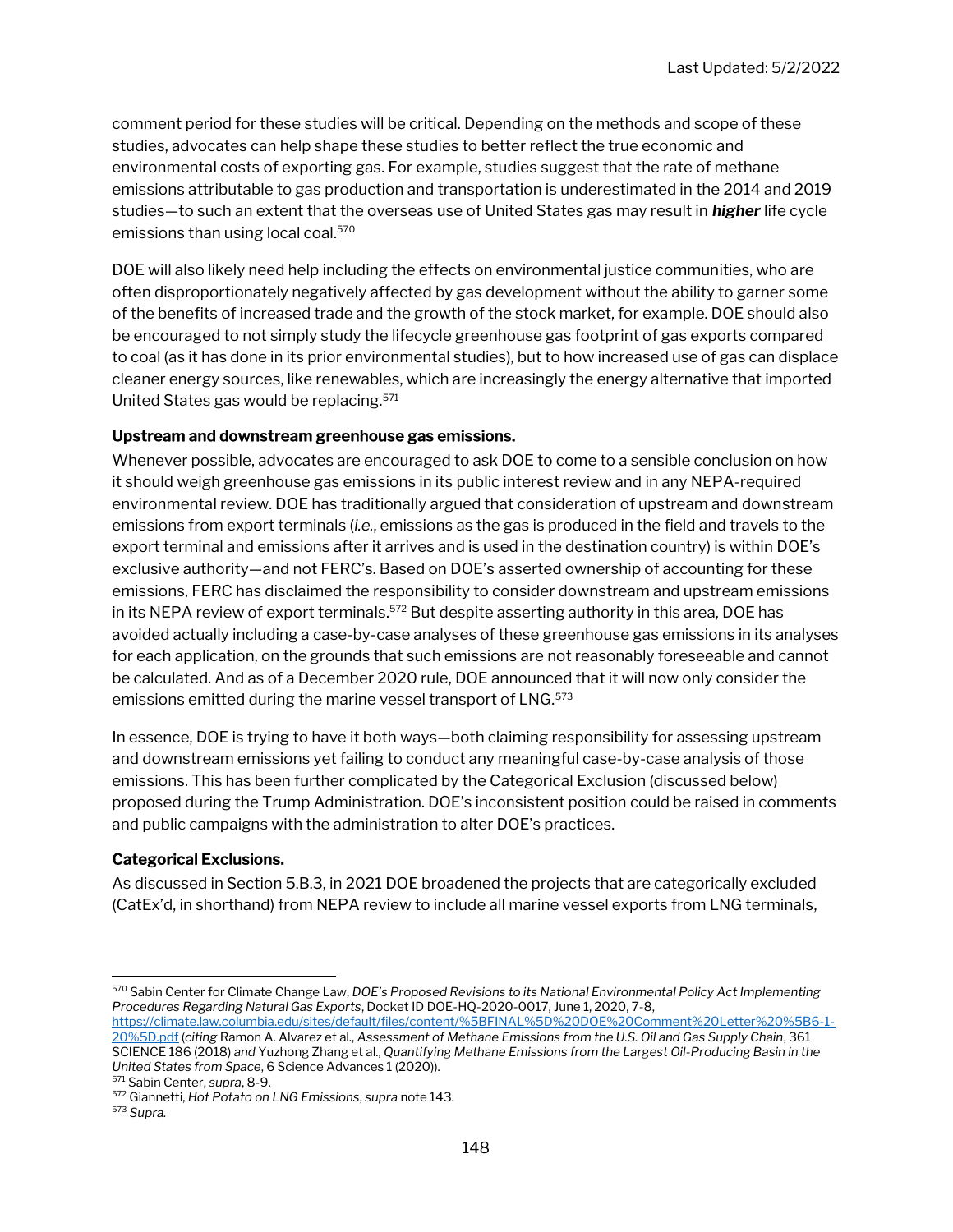even if the application would require new construction.<sup>574</sup> If DOE decides to reconsider this exclusion, advocates should be prepared to weigh in with comments and public and political pressure to reinstate NEPA review for more types of export terminals. Advocates can draw from blog posts and the comments that have already been filed during the notice of proposed rulemaking to create the categorical exclusion in the first place. Commentors also highlighted problems with DOE's use of the foundational studies and its treatment of upstream and downstream impacts:

- Appendix 32: Sabin Center for Climate Change Law, DOE's Proposed Revisions to its National Environmental Policy Act Implementing Procedures Regarding Natural Gas Exports (Docket ID DOE-HQ-2020-0017), June 1, 2020, https://climate.law.columbia.edu/sites/default/files/content/%5BFINAL%5D%20DOE%20Com ment%20Letter%20%5B6-1-20%5D.pdf.
- Appendix 33: Delaware Riverkeeper Network, DOE NEPA/NG Procedures, RIN 1990-AA49, June 1, 2020, https://www.delawareriverkeeper.org/sites/default/files/DOE%20Proposed%20NEPA%20Rule %20Submission.pdf.
- Appendix 34: Sierra Club, et al., Comments on Docket No. DOE-HQ-2020-0017, June 1, 2020, https://biologicaldiversity.org/programs/climate\_law\_institute/pdfs/20-06-01-Sierra-Club-et-all-DOE-LNG-CatEx-Comment.pdf.
- Appendix 35: Center for Biological Diversity, Docket No. DOE-HQ-2020-0017 DOE's Proposal to Update NEPA Implementing Procedures for Authorizations to Export Natural Gas and Associated Transportation by Marine Vessel, June 1, 2020, https://www.regulations.gov/comment/DOE-HQ-2020-0017-0019.
- Gillian Giannetti, Federal Agencies Play Hot Potato on LNG Emissions, Dec. 8, 2020, https://www.nrdc.org/experts/gillian-giannetti/federal-agencies-play-hot-potato-lng-emissions.

# Example Filings.

Below are example filings that advocates may find helpful. Advocates reviewing older comments and protests should be aware that the 2020 and 2021 changes to the DOE's policies and regulations may make some arguments no longer valid.

- Appendix 27: Sierra Club's Motion to Intervene and Protest in Alaska LNG. FE Docket No. 14-96- LNG (Nov. 17, 2014) https://www.energy.gov/sites/prod/files/2014/11/f19/Sierra\_Club\_11\_17\_14.pdf.
- Appendix 28: Sierra Club's Request for Rehearing in Alaska LNG. FE Docket No. 14-96-LNG (Sep. 21, 2020) https://www.energy.gov/sites/prod/files/2020/09/f79/Rehearing%20request%20- %20Alaska%20LNG%20DOE%20SC.pdf.
- Appendix 29: Sierra Club's Motion to Intervene, Protest, and Comments in Jordan Cove Energy Project. FE Docket No. 12-32-LNG (Aug. 6, 2012)

<sup>574</sup> Bud Earley, DOE Rule Sharply Limits Evaluation of Environmental Impacts of LNG Exports, Dec. 10, 2020, https://www.insideenergyandenvironment.com/2020/12/doe-rule-sharply-limits-evaluation-of-environmental-impacts-oflng-exports/#more-7372. (explaining the new rule and DOE's position that upstream production impacts are not reasonably foreseeable and downstream emissions at the point of consumption are "too attenuated to be reasonably foreseeable and do not have a reasonably close causal relationship to the granting of an export authorization") The final rule can be found here: National Environmental Policy Act Implementing Procedures, 88 Fed. Reg. 78,197-205, https://www.govinfo.gov/content/pkg/FR-2020-12-04/pdf/2020-26459.pdf.